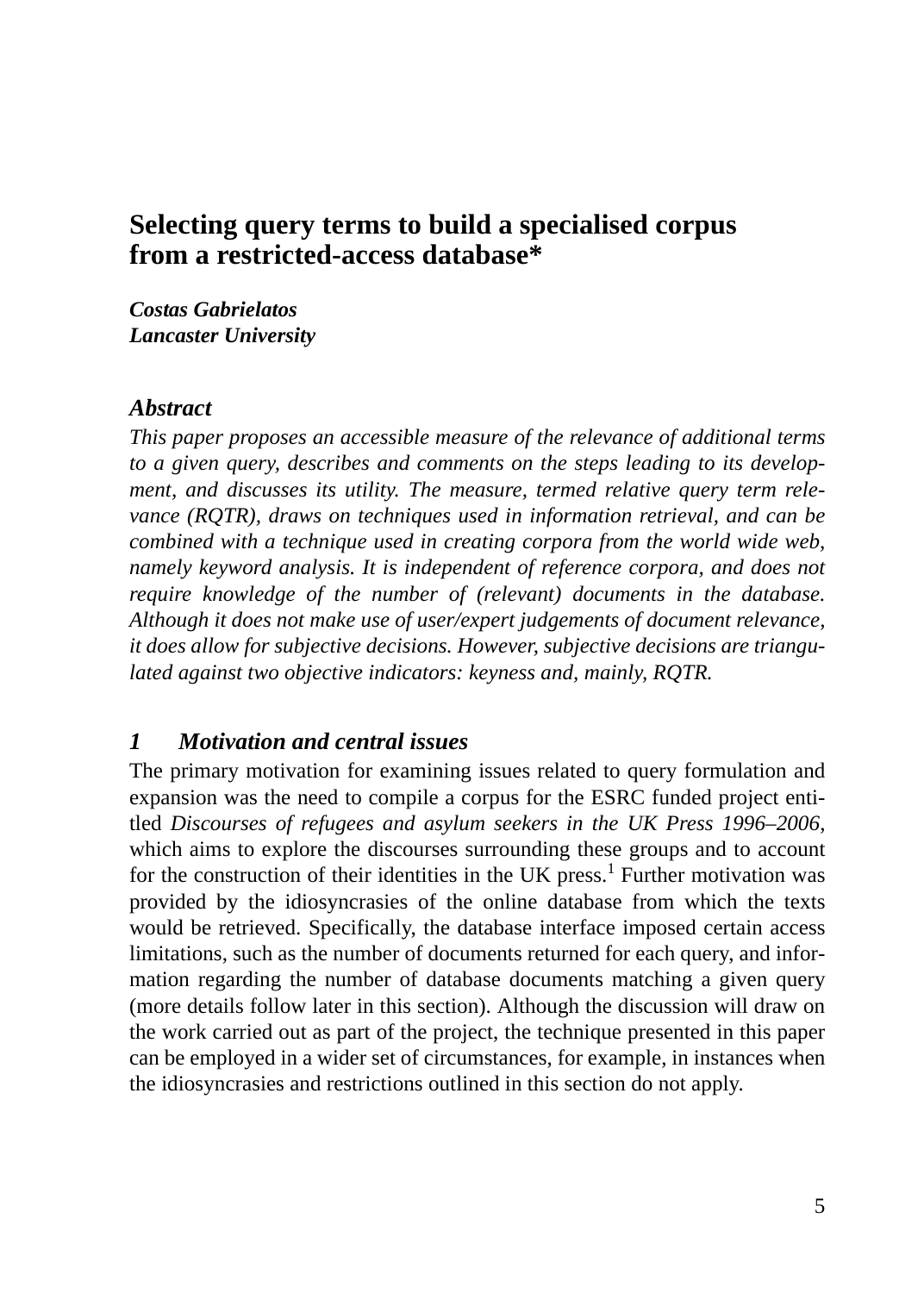When compiling a specialised corpus from a text database by use of a query, there is a trade-off between precision and recall (e.g. Chowdhury 2004: 170). That is, there is a tension between, on the one hand, creating a corpus in which all the texts are relevant, but which does not contain all relevant texts available in the database, and, on the other, creating a corpus which does contain all available relevant texts, albeit at the expense of irrelevant texts also being included. Seen from a different perspective, the trade-off is between a corpus that can be deemed incomplete, and one which contains noise (i.e. irrelevant texts). In the former case, some aspects of the use of, or relations between, terms and/or concepts may be underrepresented or missed – depending on the size of the corpus in relation to the body of relevant available data. In the latter case, statistical results may be skewed (notably keyness),<sup>2</sup> and the corpus building, as well as any mark-up and annotation, can become unduly time consuming. It would be helpful, therefore, to use objective indicators of the degree to which a candidate query term is expected to return relevant documents, or, to be more precise, the degree to which the addition of a term to the query results in the addition of relevant documents. Such indicators would then inform decisions regarding the terms to be included in the query.

In order for the term 'relevant document' to have any meaning, the compilers of a specialised corpus need to define what the corpus would ideally contain, and then "adjust [their] parameters" according to what is feasible under the particular circumstances (Sinclair 2004: 81). An obvious starting point for the compilation of a query is lexis denoting the entities, concepts, states, relations or processes that are to be investigated (e.g. Chowdhury 2004: 169). With regard to the particular project, the best starting point seemed to be the title and description of aims – which also settled the question of the source of the texts. In this light, two core query terms seemed to suggest themselves, *refugee(s)* and *asylum seeker(s)*, leading to the following core query: '*refugee\* OR asylum seeker\**'. The decision to use these two terms as the core query may be considered subjective; however, given the clearly defined purpose for the corpus compilation, their selection was at least inescapable, and arguably objective within the project parameters (issues of subjectivity/objectivity are revisited in sections 2 and 3). Of course, a corpus built using only this core query would yield very useful insights (see Baker and McEnery 2005), particularly given the ten-year span of the texts comprising the corpus. It is estimated that the core query alone, used on a database of twelve UK national newspapers from 1996 to 2005, would yield a corpus of 35–40 million words. However, since one of the aims of the project is to build on existing research, it seems appropriate to examine the feasibility of compiling a richer corpus.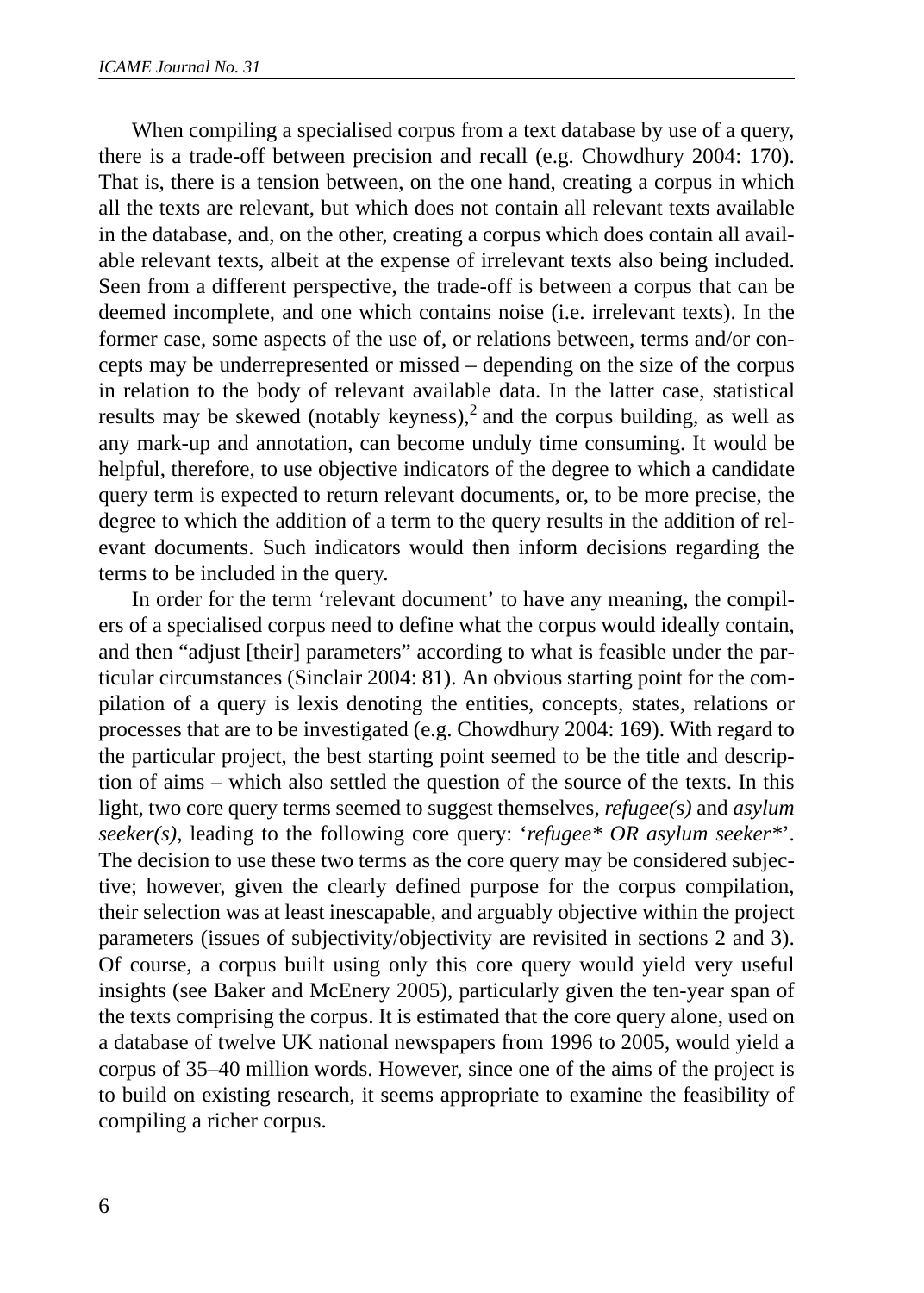One argument for a richer corpus is that some terms may have overlapping uses. Baker and McEnery (2005: 201) report that although the website of the Office of the United Nations High Commissioner for Refugees "is focussed around refugees … there were still a number of references to asylum seekers …, suggesting that the two identities share a common ground". This observation seems to be supported by an aspect of measuring query term relevance (see section 2 and note 9). Terms may also be related in terms of sequence or change of state. For instance, the status of persons may change from *asylum seekers* to *refugees*, or vice versa, according to the definition adopted. Dictionary definitions present an asylum seeker as a refugee who has applied for asylum, and so imply the sequence '*refugee*  $\rightarrow$  *asylum seeker*', whereas the definitions of the Refugee Council<sup>3</sup> imply the opposite sequence (see Table 1:).

|                                                                   | refugee                                                                                                                                                                  | asylum seeker                                                                                                                                                                                    |
|-------------------------------------------------------------------|--------------------------------------------------------------------------------------------------------------------------------------------------------------------------|--------------------------------------------------------------------------------------------------------------------------------------------------------------------------------------------------|
| Longman dictionary of<br>contemporary English<br>on CD-ROM (2003) | Someone who has been forced to<br>leave their country, especially<br>during a war, or for political or<br>religious reasons.                                             | Someone who leaves their own<br>country because they are in danger,<br>especially for political reasons, and<br>who asks the government of<br>another country to allow them to<br>live there.    |
| Refugee Council                                                   | Someone whose asylum applica-<br>tion has been successful and who<br>is allowed to stay in another<br>country having proved they<br>would face persecution back<br>home. | Someone who has fled persecution<br>in their homeland, has arrived in<br>another country, made themselves<br>known to the authorities and exer-<br>cised the legal right to apply for<br>asylum. |

*Table 1:* Definitions of *refugee* and *asylum seeker*

Conversely, terms with almost identical dictionary definitions may be used less interchangeably than expected, as is the case of *immigrant* and *migrant*. More importantly, the terms *refugee(s)* and *asylum seeker(s)* are frequently used interchangeably with the terms *immigrant(s)* and, less so, *migrant(s)* (e.g. Greenslade 2005: 5). Thus, one newspaper may describe a person as an asylum seeker, whereas another may refer to him/her as an (illegal) immigrant. The subsequent collocational analysis has showed considerable overlap of the collocates of *refugees/asylum seekers* and those of *immigrants/migrants*, which indicates an overlap in usage (Gabrielatos and Baker 2006). Wilson (2006: 13), employing critical discourse analysis to examine 242 articles from Scottish newspapers, came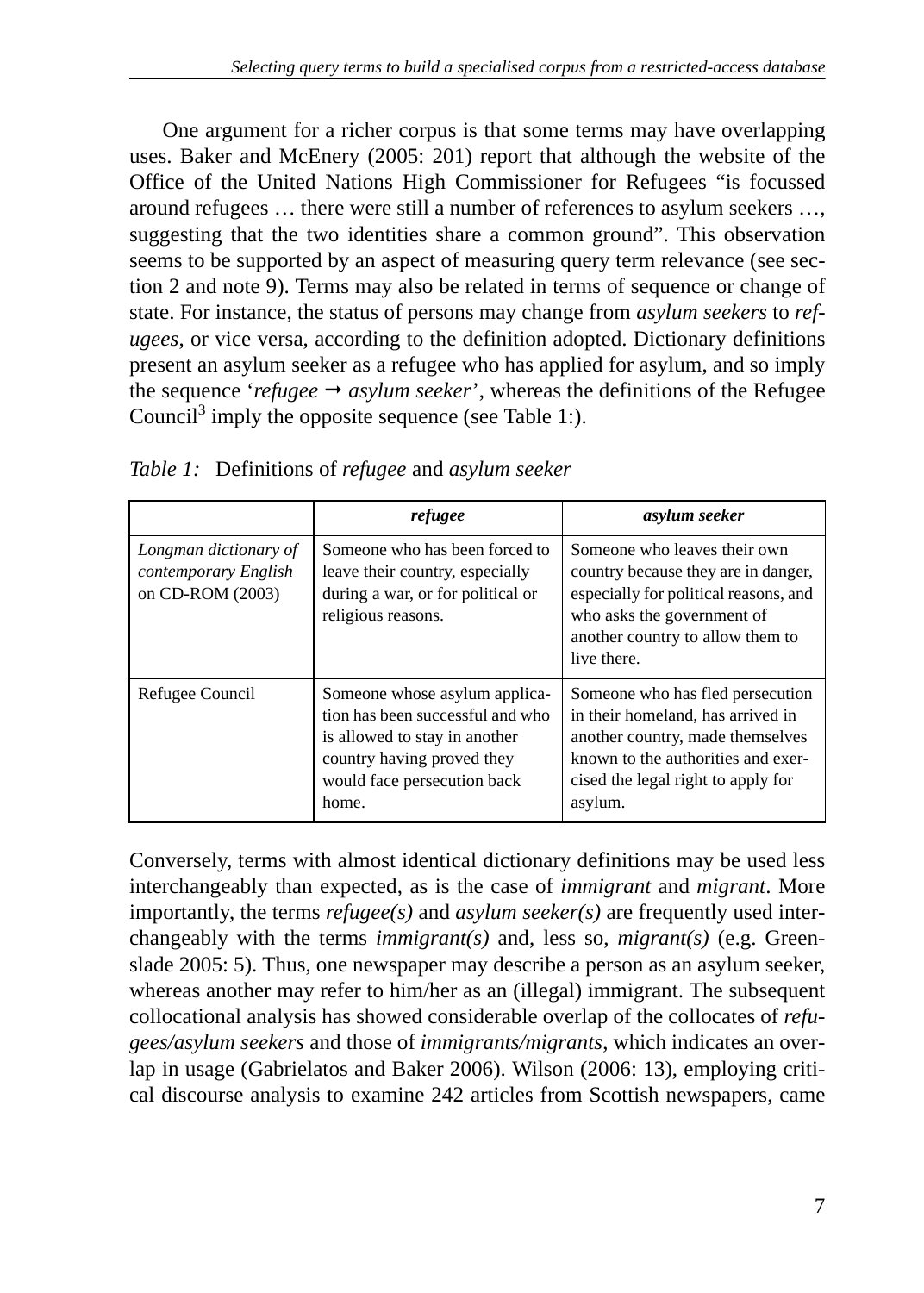to the same conclusion. In that light, it seems worthwhile to add such related terms to the query.

The addition of query terms relevant to the core terms seems to also be supported by the observed tendency for representations of groups in the press to "include or exclude social actors to suit their interests and purposes in relation to the readers for whom they are intended" (van Leeuwen 1996: 38). In other words, even if an article reports on or discusses issues related, directly or indirectly, to refugees or asylum seekers, these two groups may not necessarily be referred to explicitly. If, however, the query string includes as many other terms as possible referring to the same or similar groups, then it is expected to capture a large proportion of those articles in which the groups in question are not mentioned explicitly.

Further support for the addition of relevant query terms comes from the methodology to be used in the data analysis. The analysis involves the examination of the collocations and resulting lexical networks of the core terms *refugee(s)* and *asylum seeker(s)*, and the interrelations in meaning/use that they may reveal. Arguably, these interrelations will potentially become clearer if the study could also take into account the collocational patterns and lexical networks of the related terms. For example, *terrorism* registers as a very strong key word when two sample corpora drawn from the database using the core query are compared to the written BNC Sampler.4 That is, *terrorism* seems to be strongly associated with topics related to the terms *refugee(s)* or *asylum seeker(s)*, or, at the very least, to be present in texts containing one or both of these core query terms. It would be helpful, therefore, to examine what other terms (i.e. entities, concepts, states or processes) *terrorism* tends to be associated with in the corpus. Another example is the case of *asylum*. As one of the groups in focus is those who seek asylum, it seems beneficial to examine its collocational networks in the corpus to be constructed, in order to examine possible links between its different uses. These relations can, of course, also be examined in a representative general corpus, but there are also arguments for examining such associations within the same corpus. The collocational relations established within the specialised corpus can yield additional insights, as they would reveal the use of the term *terrorism* not in a diverse (albeit representative) range of genres and text types, but in the same clearly specified range of texts in which the associations of the core terms themselves were also established (see McEnery 2006). To put it simply, the associations would be compared against the same background.

In sum, additional query terms would ideally return articles which do not contain the core query terms, but are either about the groups denoted by the core terms, or about groups, processes, etc. which are treated as being related to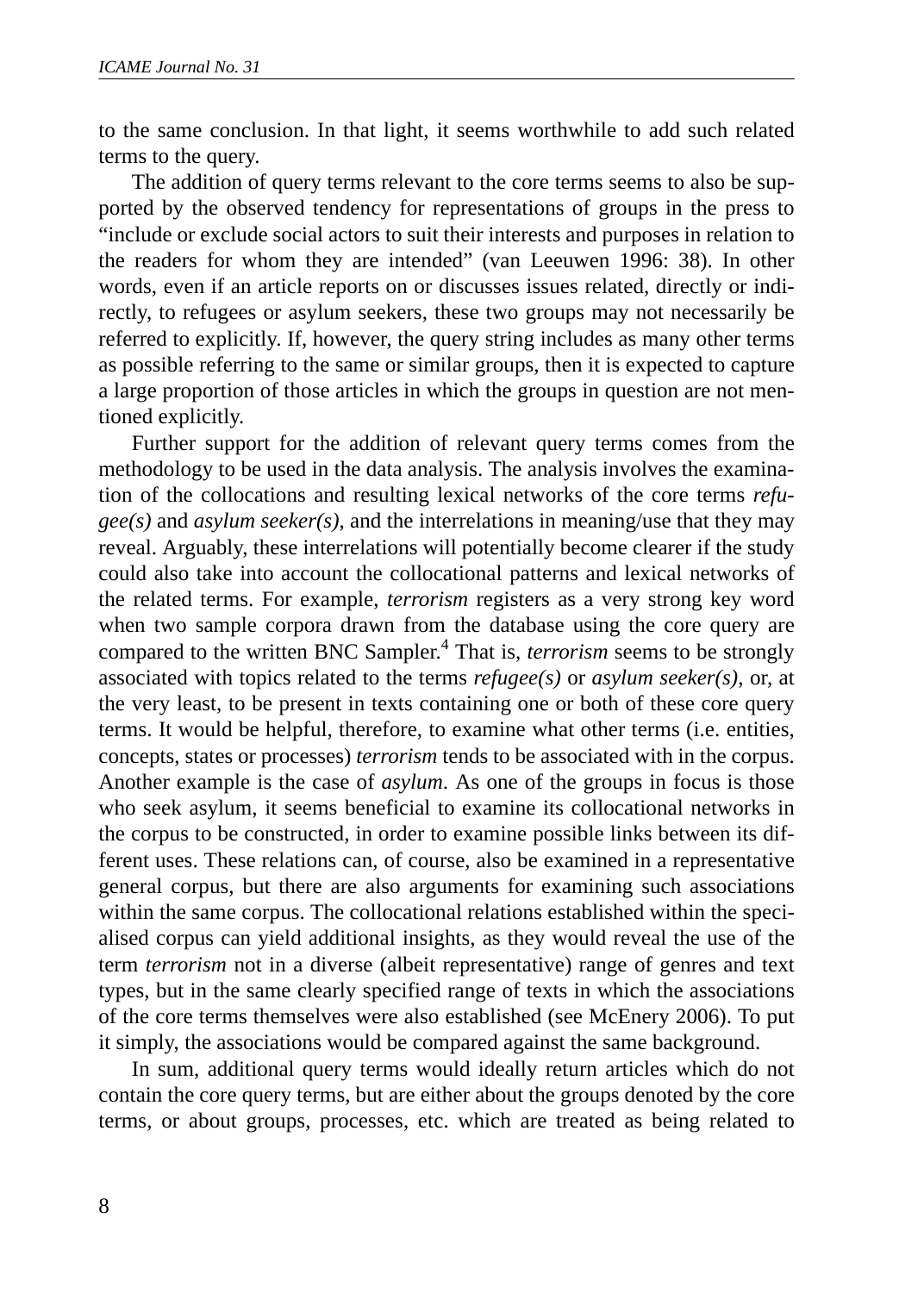them. However, if such related terms also return a disproportionate number of articles irrelevant to the core query terms, then their addition to the query would render the compilation of a specialised corpus unnecessarily time consuming, or, in the case of the present project, impracticable. For example, the addition of *terrorism* alone to the core query results in a six-fold increase in the size of a sample corpus spanning thirty days, which translates into a 50–100 per cent increase in the time needed to collect the documents (see also section 2). It seems clear, then, that, desirable as it may be, compiling a corpus containing all terms related, to any degree, to the core query is impossible under the circumstances. This brings us back to the issue of the principled selection of query terms, to which we will now turn.

### *2 Query term selection*

There are simple formulas which calculate the degree of precision and recall of a query, as Figures 1 and 2 show (Baeza-Yates and Ribeiro-Neto 1999: 75). |Ra| is the set of retrieved relevant documents, |A| is the set of retrieved documents, and |R| is the set of relevant documents in the database.

$$
Precision = \frac{|Ra|}{|A|}
$$

*Figure 1: Calculation of Precision*



*Figure 2: Calculation of Recall*

However, these formulas are not applicable to the present case, as the number of relevant documents in the database is unknown. The same applies to more complex models, such as *best match searching* and *relevance feedback* (see Chowdhury 2004: 180–182). Also, establishing the relevance of the additional documents retrieved by the candidate terms is exactly what is sought here. Assessing the relevance of each candidate term by reading (a sample of) the documents returned by the addition of each candidate term to the core query, as in the case of *user relevance feedback* (e.g. Buckly, Salton and Allan 1994: 292;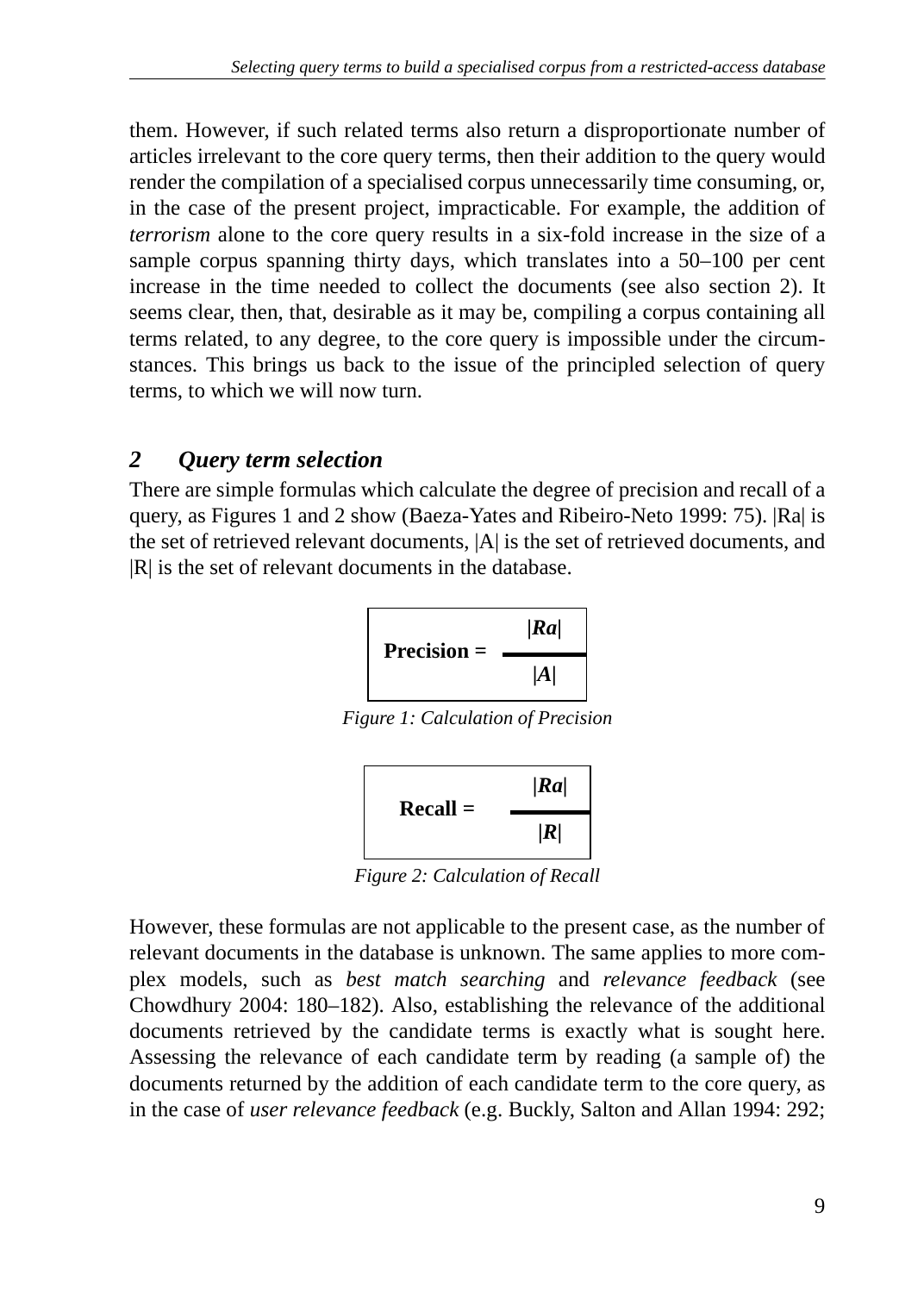Baeza-Yates and Ribeiro-Neto 1999: 75) introduces more subjective decisions, irrespective of whether a number of judges are involved (e.g. Belew and Hutton 1996), or, as in the *vector processing model*, the documents are returned in order of relevance, either based on the number of query terms in the returned documents, or on the indexing of documents in the database (Chowdhury 2004: 176– 180). In fact, reliance on indexing can exclude relevant documents, not only because it is unlikely that the indexing was carried out with the particular project in mind, but also because even metaphorical uses of the core terms, which may not be indexed as relevant, are considered relevant for the purposes of the present project. For example, although *refugees* is a database index term, and documents are returned with a weight on the index term relevance, not all documents containing the word 'refugees' are so indexed, presumably because it was decided that this group was not one of the main topics in the document. Similarly, approaches to establishing the probability of relevance of query terms also rely on knowledge which, in the present case, was unavailable, or would be prohibitively time-consuming to acquire, such as the number of documents in the database, the number of words in the collection, the number of relevant documents for a given query term, or the frequency of each term in each document examined for relevance (e.g. Roberstson and Sparck Jones 1976; Boughanem et al. 2006). The approaches outlined above would also be impractical in view of the interconnected project-specific constraints relating to the number of candidate terms (more than 100), as well as the available time, finances and human resources (see also Baroni and Bernardini 2003) – particularly as the corpus was a means to an end.

Another reason why techniques developed within the field of information retrieval are not entirely helpful in this case may lie in the need to use Boolean queries, which the database interface operates with, as "the Boolean model is in reality more a data (instead of information) retrieval model" (Baeza-Yates and Ribeiro-Neto 1999: 26). The distinction between data and information seems pertinent to the project, as it is data that is sought, data which will be analysed for the information described in the project aims. That is, the corpus needs to contain articles relevant to refugees and asylum seekers (and related groups) without any selection bias regarding the content of articles (i.e. the information given or the stance adopted in them). Attempting to retrieve documents containing specific information can impose bias on the data collection and, consequently, on the study outcomes. A further reported drawback of Boolean queries is that they do not allow for relevance ranking of the retrieved documents (Chowdhury 2004: 174). However, this does not pose a problem for our purposes; on the contrary, it simplifies matters. Once a term is deemed relevant, any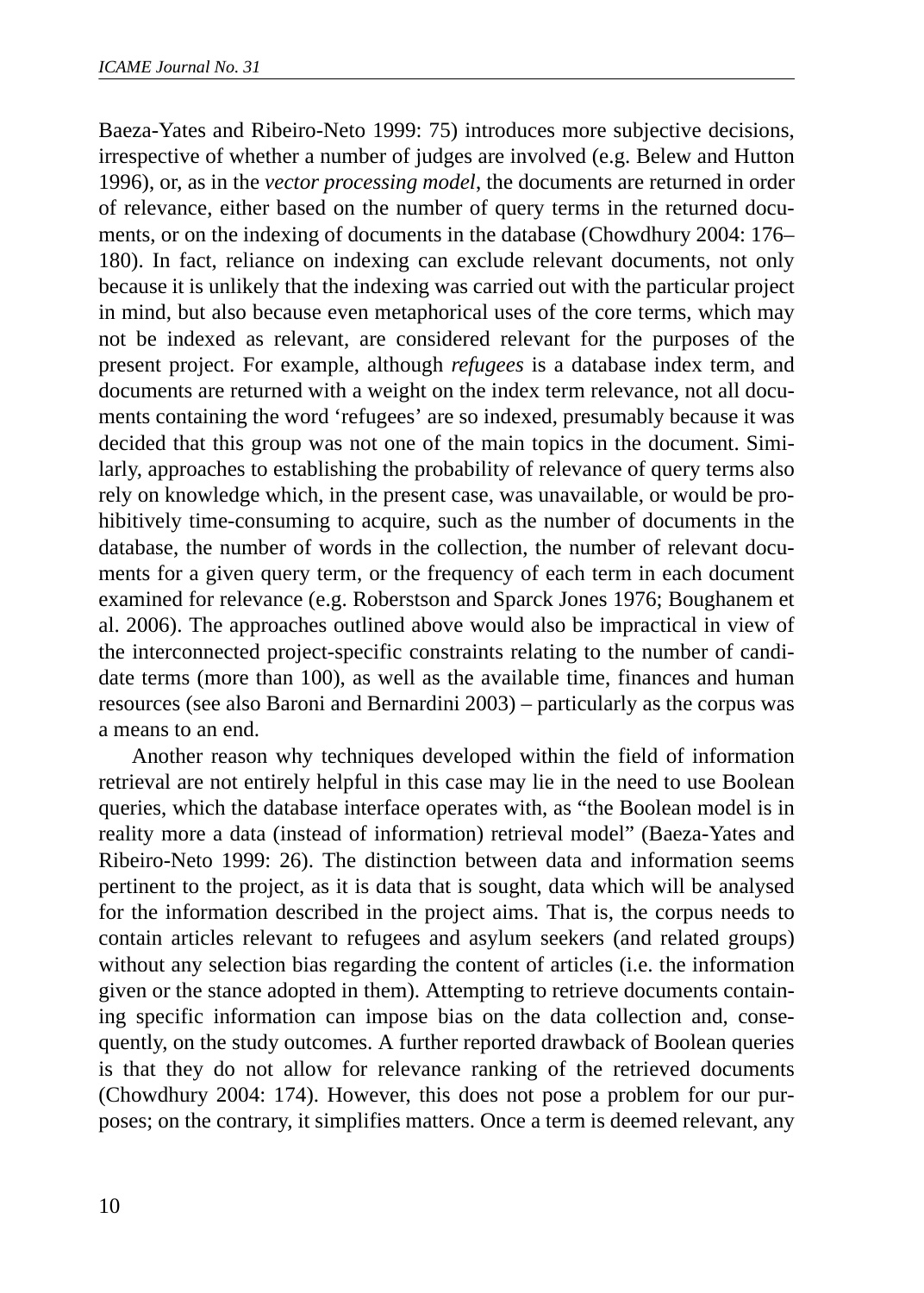article containing it is also deemed relevant, and a document containing a single relevant query term is considered as relevant as one containing two or more (another reason why indexing is not helpful in this case). This is because even metaphorical or humorous uses of relevant terms are desirable, in that they can provide insights into the representation of the two groups.<sup>5</sup> At this juncture, the literature on compiling corpora from the web seems worth investigating.

The compilation of corpora from the world wide web involves the use of an API (Application Programming Interface), that is, a service which allows thirdparty software access to a search engine's index of web pages. The first step is to decide on an initial set of terms (or *seeds*) which are expected to return relevant texts, irrespective of whether relevance is defined in terms of genre, topic or language (e.g. Ghani et al. 2001; Baroni and Bernardini 2004; Baroni and Sharoff 2005). These initial terms are combined randomly in equal sets (e.g. pairs or triplets) to be used as queries (Baroni and Bernardini 2004: 1314). The documents retrieved from each query (or a portion of them) are used to compile a pilot corpus. The corpus derived thus is compared to a reference corpus to establish keywords in the pilot corpus – Baroni and Sharoff (2005) suggest using the 40 top keywords. A random sub-set of these keywords is used to form new sets of queries. This procedure is repeated as required, although Baroni and Bernardini (2004: 1314) report that they did not have to repeat the procedure more than two or three times. This technique seems to be an adaptation of relevance feedback. Instead of users or experts reading (a sample of) the documents to assign a relevance score, the decision is largely reached through successive keyword comparisons. However, Baroni and Bernardini (2003: 4, 2004: 1314) acknowledge that the number of initial terms, the cut-off point for the use of key words as interim query terms, and the selection of documents for each pilot corpus are subjective decisions, sometimes based on trial and error. In sum, the procedure may not be entirely objective; it is, however, free from the decisions of human readers. Given the availability of a set of software tools (*BootCaT*) which would automate the procedure (Baroni and Bernardini 2003; Baroni et al. 2006), this technique would be considered promising for our purposes. However, the tools cannot be applied to the particular database.

The techniques used here (see section 3) adapt and combine elements of the procedures outlined above. Candidate terms are selected through a keyword comparison of a pilot corpus of database documents returned by the core query and a representative corpus of British English;<sup>6</sup> however, introspectively selected candidate terms were also tested for relevance. As regards relevance, the focus was shifted from the relevance of documents to the relevance of additional query terms, that is, the degree to which they are found in the same docu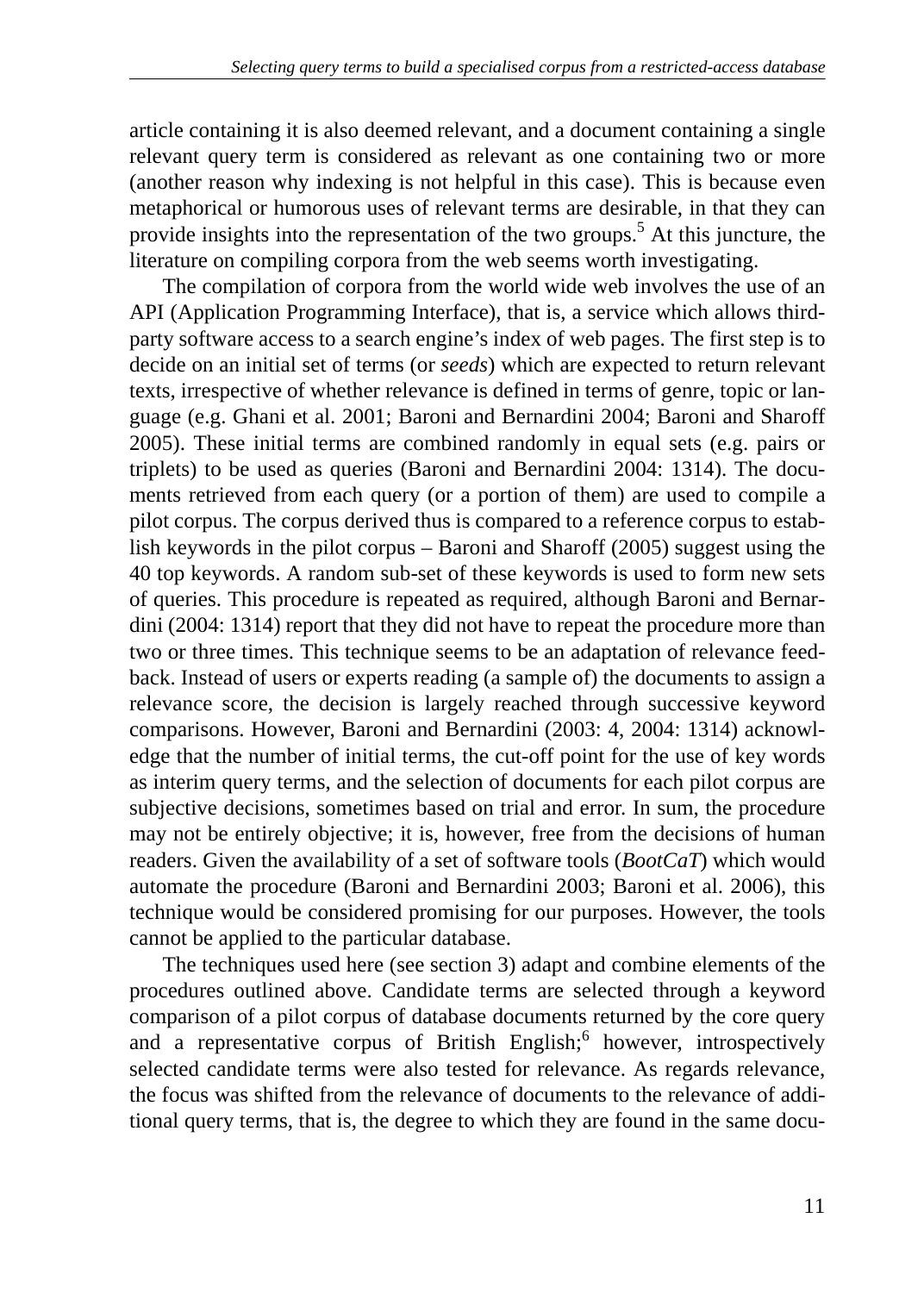ments containing one or more of the core query terms. In other words, readingbased decisions were replaced by an indicator (RQTR) reflecting the number of additional documents returned by the addition of each candidate term to the core query.

The use of pilot corpora, rather than a corpus compiled by applying the core query to the whole sub-section of the database required for the project (in terms of newspapers and time span), was dictated by the constraints imposed by the database interface, which do not appear to be unique to the database used to compile the corpus, and are not dissimilar to those imposed by search engine APIs.<sup>7</sup> The database interface imposed restrictions on the number of documents returned for each query, as well as the number of documents that could be downloaded at a time, and gave no information about the number of documents that would be retrieved in absence of the restrictions. Combined, these restrictions make it impossible to establish the number of documents when a query returns more documents than the limit, without breaking down the query time span into smaller units (a hit-and-miss affair). As an indication of the time investment that working under those restrictions would entail, consider the case of using only the core query, *refugee*\* *OR asylum seeker*\*, as initial seeds. Extrapolating from the frequency of the two terms and the number of documents in the corpus, it was estimated that repeating the procedure with combinations of the 40 top keywords even only twice, which is the minimum number of repetitions that Baroni and Bernardini (2004: 1314) report, would take up at least one-third of the time available for the project – clearly, an inordinate amount of time.

Due to these restrictions, the pilot corpora used in the process of determining the query to be used for the corpus compilation were not based on all the texts available in the database over the period in question. The first pilot corpus (henceforth UK1) contained articles published between 11 September and 10 October 2005 (342,590 words); the second (henceforth UK6) contains articles published during six random months spanning the duration of the intended corpus: October 1996, December 1998, February 2000, April 2002, June 2004, August 2005 (2,658,184 words). Both corpora comprised texts from twelve UK national newspapers returned using the core query string. UK6 is balanced more towards the present in order to preserve the balance between broadsheets and tabloids, as the database contains a higher proportion of broadsheets before 2000. The reference corpora used for the keyword comparison were derived from the BNC (Aston and Burnard 1998): the written BNC Sampler (henceforth BNC-S; 1,082,171 words), and the newspaper sub-corpus of the written BNC (henceforth BNC-N; 9,670,226 words).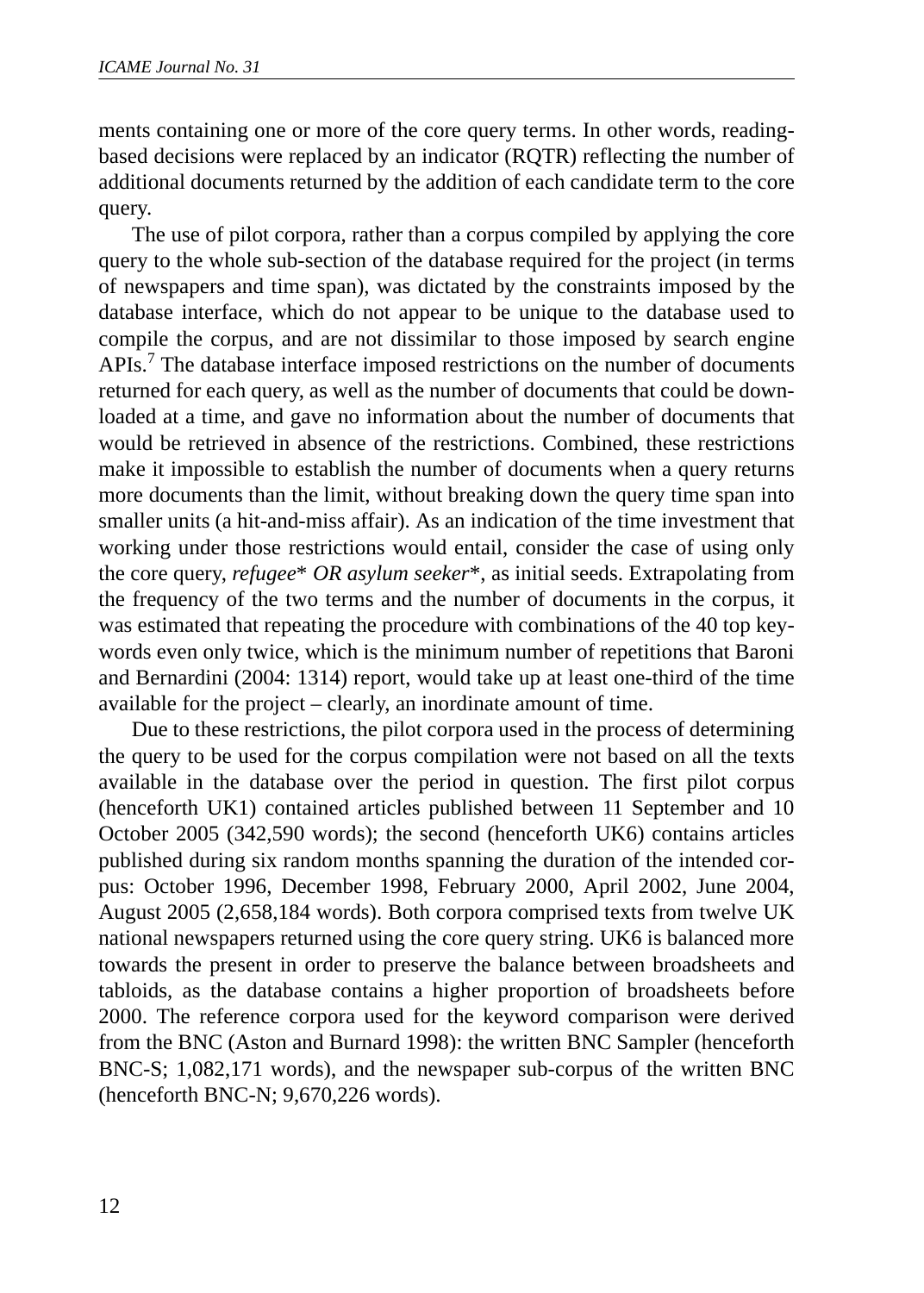A second reason for adapting the process used to build corpora from the world wide web is the ephemeral nature of many entities, events, etc. referred to in newspaper articles. For many of the top forty keywords it is not apparent that they have registered statistical significance because of their relation to the perception of the nature/status of refugees and asylum seekers. Rather, these terms seem to have been important during the time period covered in the pilot corpus (e.g. *darfur, hurricane, iraq, orleans, wolfgang*), referred to groups with a longstanding relation to the core terms (e.g. *jewish, palestinian*), referred to political entities relevant to the UK (e.g. *blair, eu, labour, tony*), or were not specifically related to the core terms (e.g. *killed, police, war*).<sup>8</sup> In the same vein, keyword comparisons with a reference corpus that is not contemporary with the pilot corpus are bound to favour words referring to entities, concepts, etc. which were not current in the period represented by the reference corpus. In our case, the two corpora do not even overlap: the BNC contains documents up to 1994, whereas UK6 spans 1996–2005.

We also need to consider whether, irrespective of their time-specificity, some words registered keyness not because they are related to refugees or asylum seekers, but because UK6 comprises newspaper texts, whereas BNC-S is a general corpus. To establish whether keywords are news-specific rather than specific to the core query terms, UK6 was also compared to BNC-N. The comparison showed considerable overlap between the two keyword lists: 60 per cent in the top 100 content keywords, rising to 80 per cent in the top 40. This seems to indicate that keyness is more the result of the key terms' relation to the core terms than their specificity to newspaper articles. However, this does not diminish the possibility that the keyness of a large number of words was mainly due to the different time spans.

Finally, a keyword analysis effectively treats the compared corpora as single texts. As a result, some words may register keyness because they have very high frequencies in a relatively small number of documents, even if this clustering is not representative of the majority of documents in the corpus. In addition, and particularly for this project, this characteristic also tends to boost the keyness of words in broadsheets, as, on average, articles in them are usually much longer than in tabloids (in the corpus, articles in broadsheets are on average 46.6% longer than in tabloids). A technique which can solve these problems is the calculation of *key-keywords* (Scott 2004: 115), that is, words which are key in a number of texts in a corpus, in order to establish *associates*, that is, "key-words associated with a key key-word" (ibid.: 109). This would be a helpful technique if it were not prohibitively time-consuming in the present context, as it would entail downloading one document at a time (UK6 contains almost 4,000 docu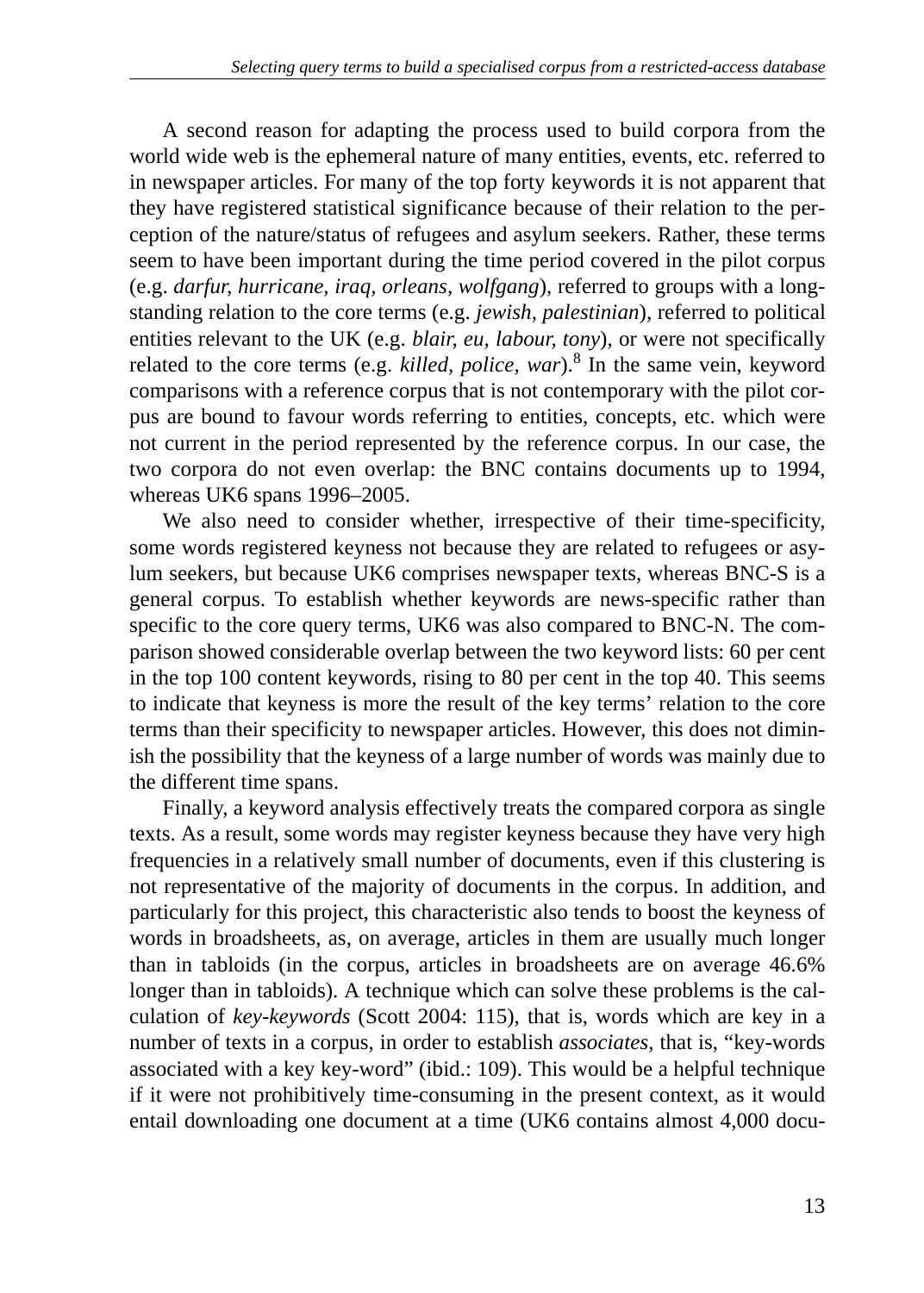ments), as files were downloaded in batches of up to 200 documents. More importantly, the technique does not bypass the problem of time-specific keywords outlined above.

These considerations suggest that keyness alone may not always be a good indicator of the suitability of candidate query terms. For instance, including any single one of the terms mentioned above (e.g. *blair, hurricane, palestinian*) would decrease recall and create an overlarge corpus, without necessarily increasing precision enough for the inclusion to be justified. Furthermore, using the iterative process described above to objectively discard these terms would require an investment in time which does not seem justified within the constraints of this project, particularly when considering the document download restrictions of the database. In this light, it might not seem unreasonable to opt for examining the lists of key n-grams and choosing those which are consistent with our subjective assessment of candidate term relevance. However, since introspection, on its own, is not a reliable indicator, it would be best to introduce a second objective method of measuring candidate query term relevance, which would then be used as a means to triangulate decisions regarding additions to the query.

#### *3 Measuring candidate query term relevance*

The procedure applies to decisions on the inclusion of additional query terms, after a core query has been formulated. The objective is to establish whether query terms can be added which will return a sufficient number of relevant documents not containing the core terms, without creating undue noise. The addition of query terms should return the minimum possible number of unrelated documents. The underlying principle is that helpful additional terms are those which can be shown to be associated with the core terms in a sufficient number of contexts; that is, the term should demonstrate preference for texts containing the core query. The first step in quantifying that preference is establishing the ratio of the number of texts returned by the query *'core query AND*<sup>9</sup>  *candidate term'* (henceforth, CQ&T) to the number of texts returned by a query containing only the candidate term. The query term relevance score (henceforth, QTR) is calculated as shown in Figure 3:



*Figure 3: Calculation of Relevance*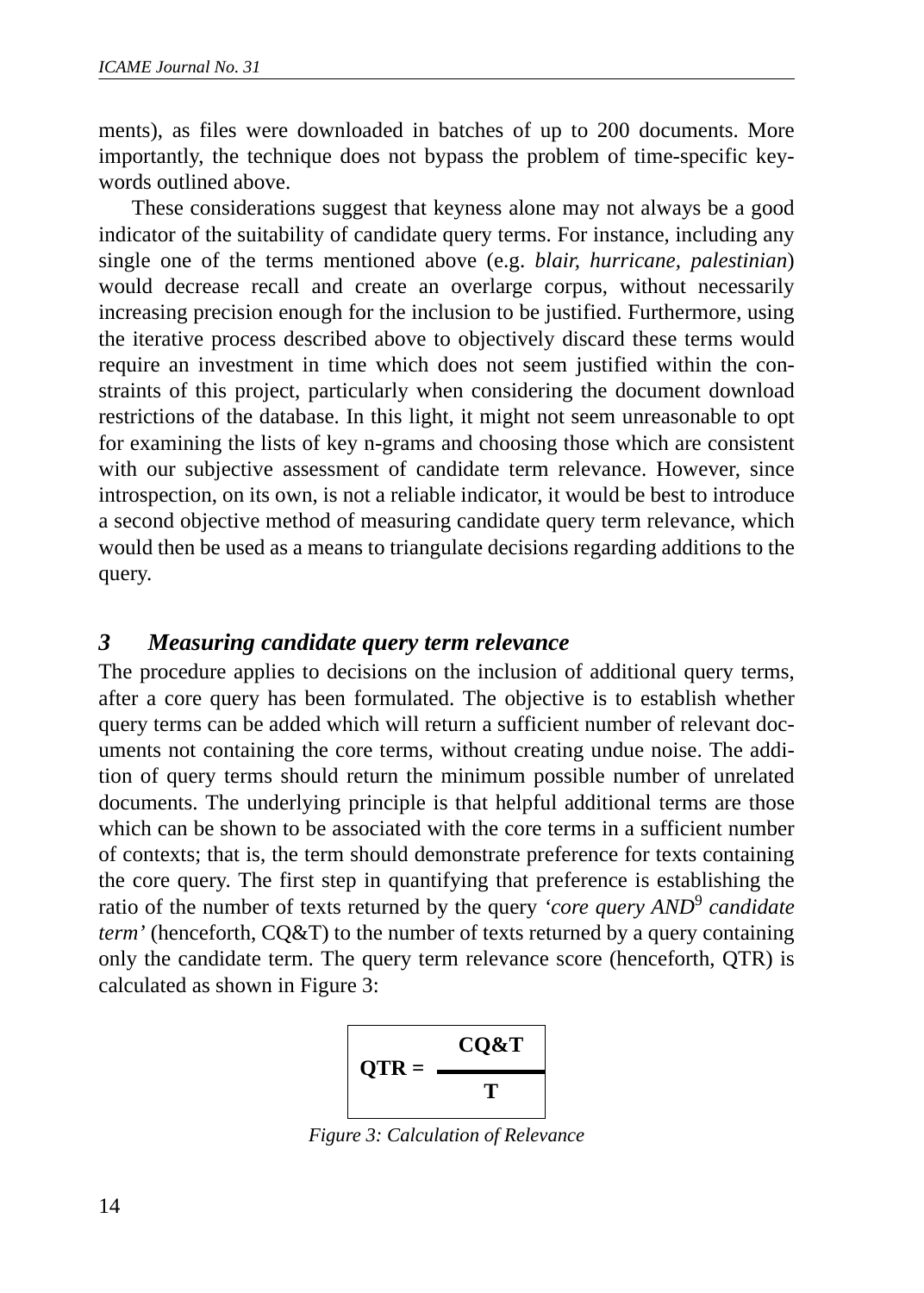QTR is, in essence, a *global technique*, in that it examines word co-occurrences in a corpus in order to expand a given query (see Xu and Croft 1996: 4–5), albeit using a sample of the available documents. Also, the nature of QTR is not unlike that of scores in the *vector processing* model, in which "the similarity between two objects [i.e. documents] is computed as a function of the number of properties [i.e. index terms] that are assigned to both objects; in addition, the number of properties that is jointly absent from both the objects may also be taken into account" (Chowdhury 2004: 176). In the QTR score, these properties are the relative co-occurrence of candidate and core-query terms in documents, or, in other words, the relative frequency of the presence or absence of a candidate term in documents containing one or more of the core query terms. QTR also has aspects in common with the *best match searching* model, which is "a term weighing scheme that reflects the importance of a term" (Chowdhury 2004: 180).

It must be clarified that, as it stands, the QTR score means very little on its own, and its main utility is to help establish the baseline score (see below). As will be seen later in this section, QTR scores are sensitive to the make-up of the pilot corpus. Therefore, QTR should be interpreted in relation to three other scores: that of clearly relevant terms, for example, those which are relevant by definition (in our case, the core query terms), that of clearly irrelevant ones (see below), and the baseline. The baseline for an acceptable level of relevance is indicated by the lowest QTR derived for one of the core terms when the rest are used as the core query. In other words, the threshold marking preference is set by the baseline score. At the same time, we should also take into consideration the distance between the scores of candidate terms and clearly unrelated terms. Let us use UK1 to demonstrate how the baseline relevance is calculated. Having established the core query '*refugee\* OR asylum seeker\**', we will now calculate QTR for each of its constituent terms, treating the other as a candidate term (see Tables 2 and 3).

| CO&T<br>(refugee* AND asylum seeker*) | $(asylum seeker*)$ |  |  |
|---------------------------------------|--------------------|--|--|
| ٦q                                    | ت که 1             |  |  |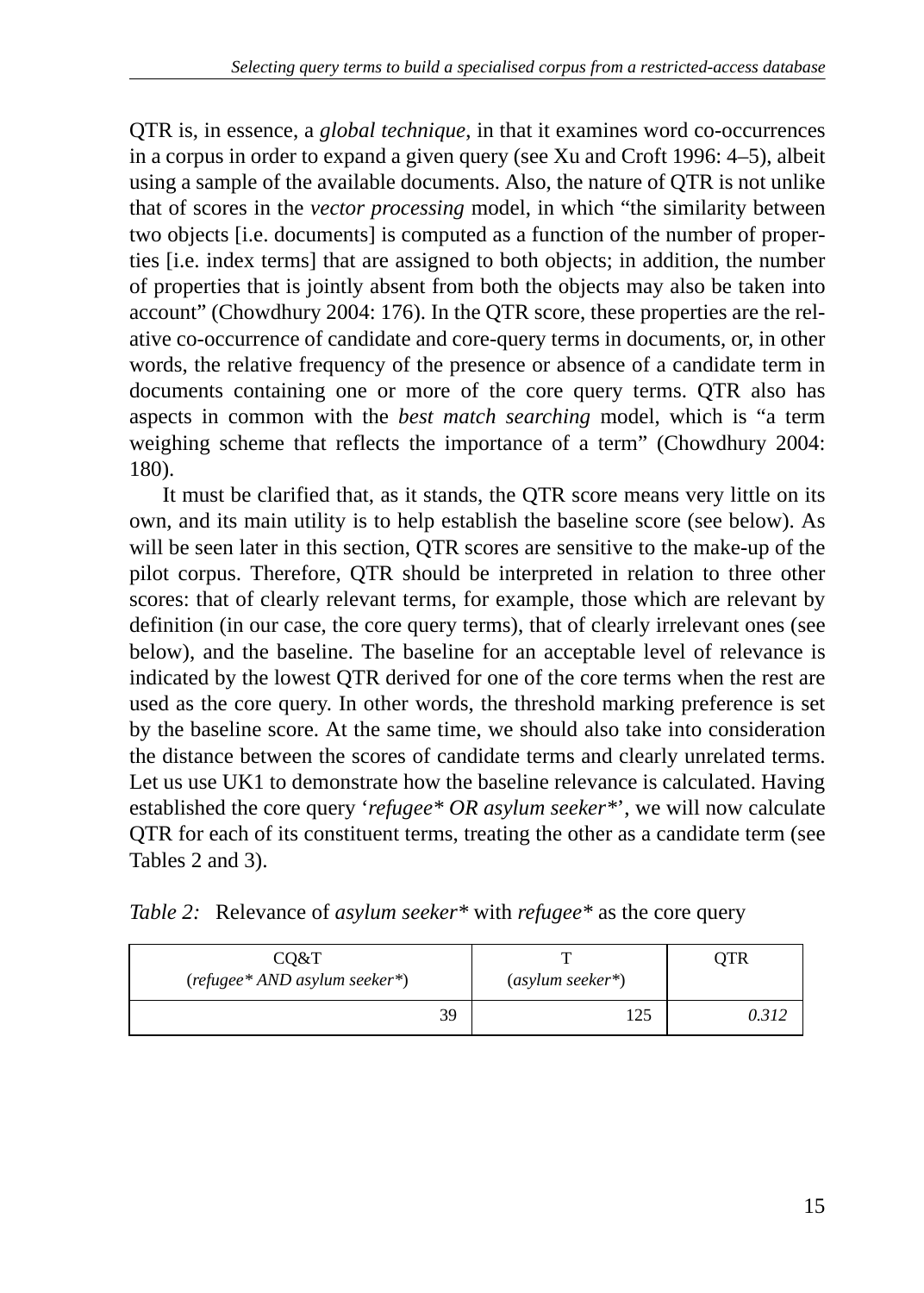| CO&T                            |             | TR    |
|---------------------------------|-------------|-------|
| $(asylum seeker* AND refugee*)$ | $(refuge*)$ |       |
| 39                              | 349         | I 112 |

| Table 3: Relevance of refugee* with asylum seeker* as the core query |  |  |  |
|----------------------------------------------------------------------|--|--|--|
|                                                                      |  |  |  |

Following the premise that terms are deemed good candidates if their relevance score is at least equal to that of the lowest-scoring core term, the baseline for candidate term relevance would be QTR=*0.112*. 10

If we take into account corpus-based research which strongly indicates that different forms of a lemma may enter into different collocational patterns and demonstrate different semantic prosodies/preferences<sup>11</sup> (e.g. Sinclair 1991: 53– 65, 154–156), then it seems appropriate to calculate the relevance score of the different forms of a candidate term separately, rather than only the *\*stem\** (stem plus affix wildcards), as different forms may yield different scores. On the other hand, it may be desirable to treat synonymous terms as a single query item. For example, although *emigrant* shows QTR below the baseline, its relevance increases if we calculate QTR for the query '*\*migrant*' (i.e. *emigrant OR immigrant OR migrant*), which almost equals the baseline (QTR=*0.108*). This seems to be consistent with the findings of Baker (2004), who suggests, in relation to keywords, that corpus-based research would be wise to also examine the keyness of groups of notionally related low-frequency keywords.

Table 4 shows the result of the initial examination, which compared the keyness<sup>12</sup> (or lack of it) and the QTR score of candidate terms, as well three check terms, that is, clearly irrelevant terms: *dvd, guitar, lemon*. 13 Keywords were derived from the comparison of UK1 and the written BNC Sampler. Some candidate terms were selected because they were among the strongest keywords, others because they were introspectively deemed to be closely related to the core terms (some of the latter are lower-ranking keywords, others are non-key). In the LL column, bold indicates that the term is one of the top 40 keywords in the comparison of unigrams, bigrams and trigrams (as appropriate), or, in the case of wildcarded terms, that it has a score which would place it among the top 40; the symbol  $\star$  indicates that a term is not key. In the QTR column, bold indicates that the relevance score is above the baseline. Candidate terms are listed in alphabetical order.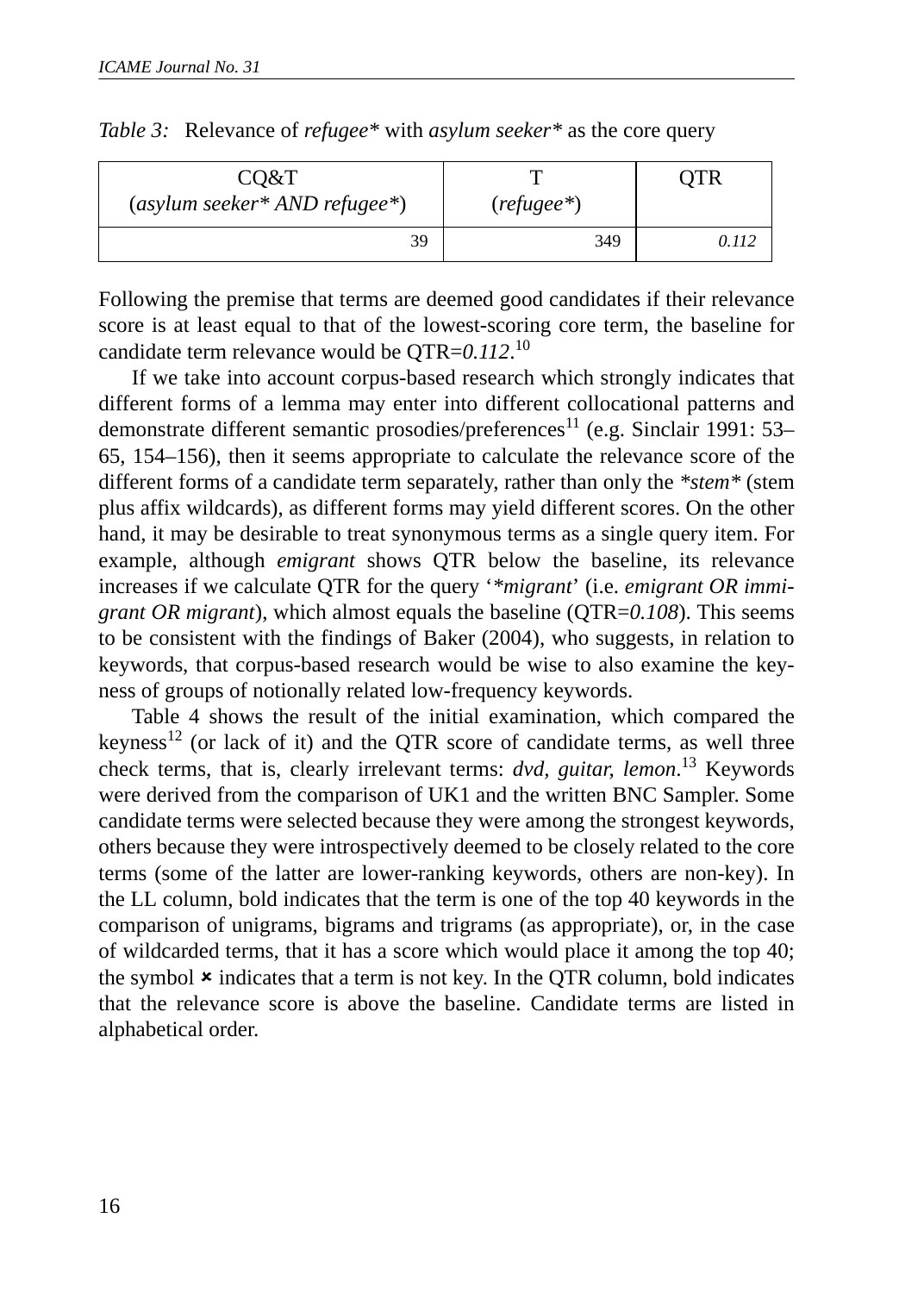| <b>Candidate Terms</b>   | LL    | <b>OTR</b> |
|--------------------------|-------|------------|
| abuse                    | 28.1  | 0.015      |
| abused                   | 22.4  | 0.017      |
| blair                    | 396.3 | 0.015      |
| deportation              | 90.6  | 0.208      |
| deported                 | 68.9  | 0.216      |
| deportees                | 30.4  | 0.292      |
| deporting                | 19.7  | 0.182      |
| deport* <sup>14</sup>    | 147.5 | 0.137      |
| displace(s)              | ×     | $\theta$   |
| displaced                | ×     | 0.113      |
| displacement             | ×     | 0.034      |
| displacing               | ×     | 0.154      |
| displac*                 | ×     | 0.076      |
| dvd                      | 34.2  | 0.008      |
| emigrant                 | ×     | 0.037      |
| emigrated                | ×     | 0.081      |
| emigration               | ×     | 0.063      |
| $emigr*$                 | ×     | 0.071      |
| ethnic minorit*          | ×     | 0.064      |
| evacuate                 | 22.8  | 0.062      |
| evacuated                | 23.6  | 0.051      |
| evacuating               | ×     | 0.059      |
| evacuation(s)            | ×     | 0.049      |
| $\mathit{evacuee}(s)$    | 62.7  | 0.082      |
| evacu*                   | 80.5  | 0.045      |
| expelled                 | ×     | 0.048      |
| expulsion                | ×     | 0.083      |
| extradition OR expulsion | 36.8  | 0.040      |
| extradition              | 18.5  | 0.024      |
| firm but fair            | ×     | 0          |
| fugitive(s)              | ×     | 0.014      |
| genocide                 | 125.4 | 0.087      |
| guitar                   | ×     | 0.052      |

*Table 4:* Keyness and relevance of candidate and check terms in UK1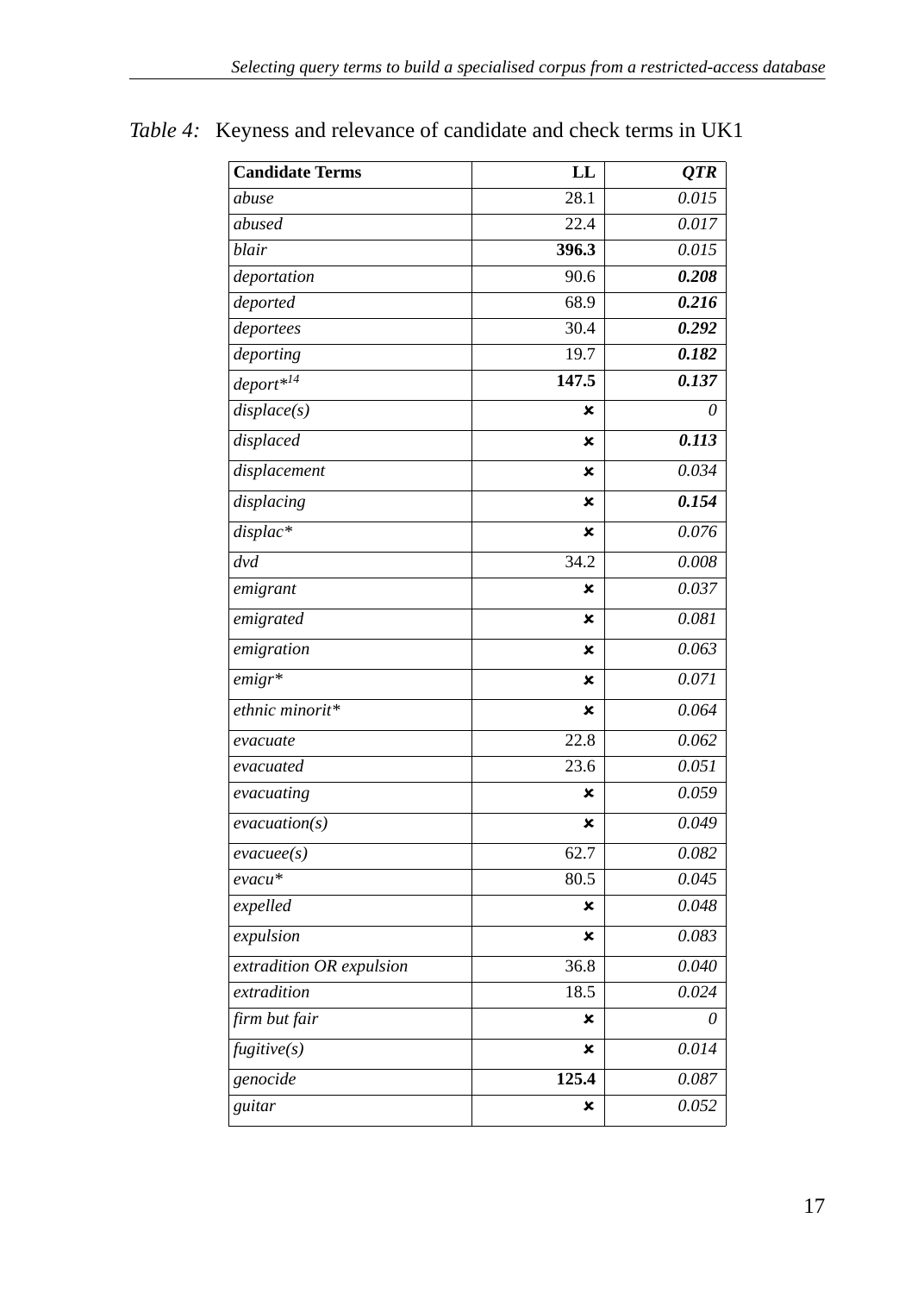| <b>Candidate Terms</b>       | LL          | <b>OTR</b> |
|------------------------------|-------------|------------|
| human rights                 | 123.6       | 0.057      |
| hurricane                    | 217.2       | 0.017      |
| illegal alien(s)             | ×           | 0          |
| illegal entry                | ×           | 0.154      |
| illegal immigrant(s)         | 60.8        | 0.150      |
| immigr*                      | 457.7       | 0.098      |
| immigr* OR emigr*            | 442.0       | 0.097      |
| immigr* OR emigr* OR migrant | 532.9       | 0.095      |
| *migrant                     | 281.2       | 0.108      |
| immigrant(s)                 | 191.6       | 0.114      |
| immigrate*                   | ×           | $\theta$   |
| immigration                  | 265.4       | 0.132      |
| leave to remain              | ×           | 0.143      |
| lemon                        | $\mathbf x$ | 0.006      |
| migrant(s)                   | 92.6        | 0.156      |
| policy                       | ×           | 0.018      |
| settler(s)                   | $\mathbf x$ | 0.160      |
| stranded                     | 22.4        | 0.028      |
| terrorism                    | 160.3       | 0.025      |
| threat                       | 16.1        | 0.013      |
| unemployed                   | ×           | 0.024      |
| unemployment                 | ×           | 0.023      |

An initial observation is that keyness does not tend to coincide with relevance. Fewer than one-third of the top-40 key terms, and of all the key terms examined, establish relevance above the baseline (30.8% and 31% respectively), whereas almost one in five (19.2%) of non-key terms have relevance higher than B. This is quite interesting given the very low baseline score  $(B = 0.112)$ . Conversely, lack of keyness does seem to coincide with lack of relevance (80.8% of the cases examined). What is more, there are cases when keywords have a QTR score very close to that of clearly irrelevant terms, a discrepancy that becomes more striking when such terms are among the top-40 keywords (*blair, hurricane, genocide, terrorism*).

At this point, we need to consider whether these discrepancies are due to the fact that the pilot corpus only spanned one month, as the relevance score need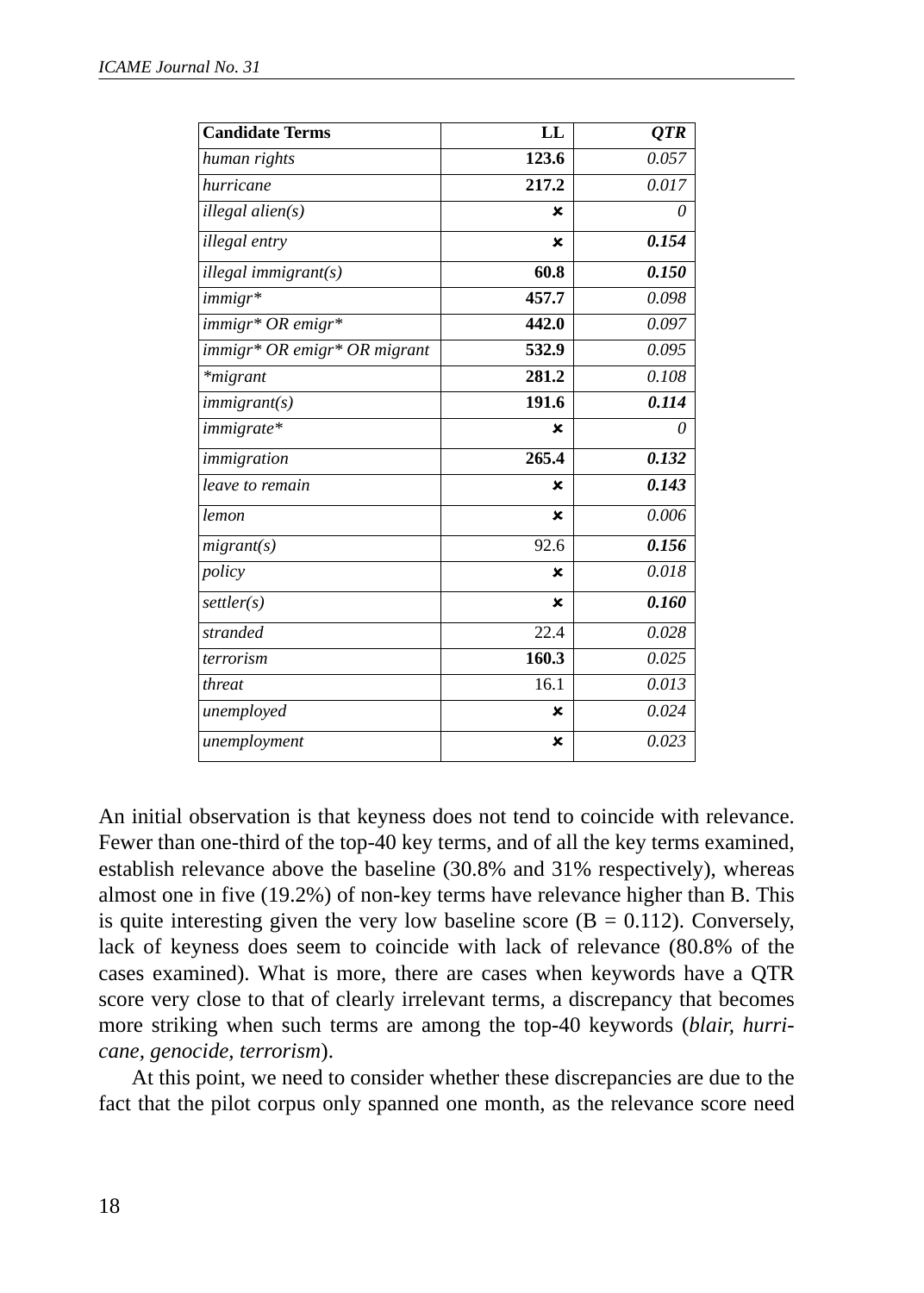not be static, but may well be dynamic. That is, a candidate term may not have been closely related to the core terms towards the beginning of the period in question (i.e. 1996–2005), but it may have been increasingly treated as relevant in recent years (or vice versa). A further indicator, then, of the relevance of a candidate term is the consistency of its score over time. Similarly, the keyness of terms can also be expected to change over time, particularly the further the publication date of newspaper articles is removed from the period covered in the reference corpus. For this reason, a second pilot corpus (UK6) was compiled, which included articles spanning the period 1996–2005. The objective was to establish whether, and to what extent, the keyness or relevance of candidate terms would be affected by the different composition of the two pilot corpora in terms of the publication dates of the texts they contained. It has to be clarified that what is of interest in this comparison is not so much the strength of keyness, but whether the keyness of a term, or the relation of QTR to the baseline, would be consistent in the two pilot corpora. As Tables 5 and 6 show, the calculation of baseline relevance in UK6 confirms that the QTR score is indeed sensitive to the make-up of the corpus, as the baseline score (B) is different from the one calculated for UK1.

*Table 5:* Relevance of *asylum seeker\** with *refugee\** as the core query in UK6

| CO&T<br>(refugee* AND asylum seeker*) | $(asylum seeker*)$ | OTR   |  |
|---------------------------------------|--------------------|-------|--|
| 593                                   | 1403               | 0.423 |  |

*Table 6:* Relevance of *refugee\** with *asylum seeker*\* as the core query in UK6

| CO&T<br>$(asylum seeker*ANDrefugee*)$ | $(refuge*)$ | QTR   |  |
|---------------------------------------|-------------|-------|--|
| 593                                   | 2596        | 0.228 |  |

It is clear that the QTR score does not lend itself to comparisons between two corpora, and, consequently, it does not allow for reliability checks, as the baseline score changes with the corpus make-up. However, this can be easily remedied if instead of the absolute relevance we calculate the relative relevance (RQTR) of a term. The RQTR score measures the relative distance of the QTR score of a candidate term from the baseline (Figure 4). The introduction of the baseline score in the calculation of RQTR seems compatible with the *best match*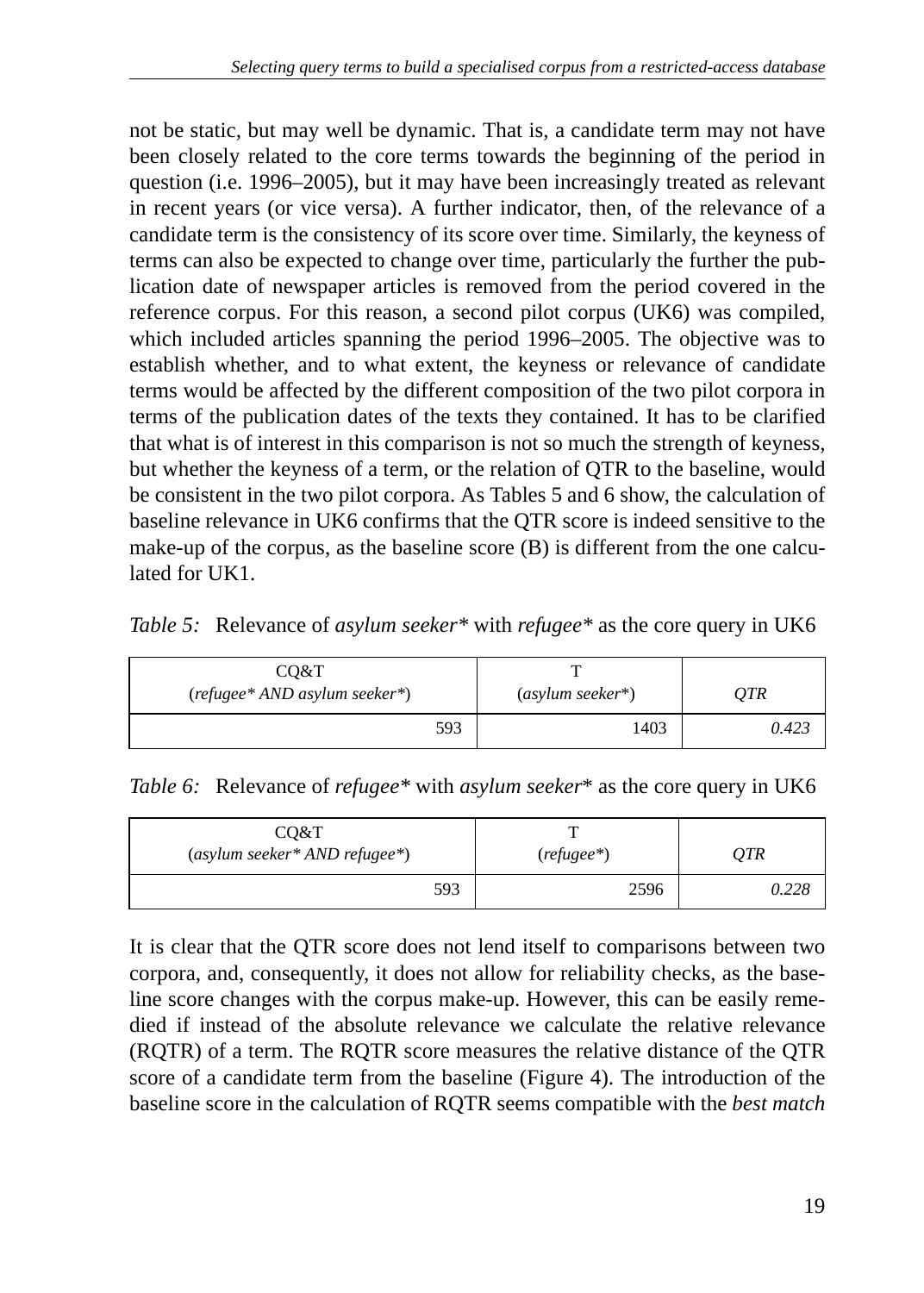*searching* model, in that "a best match search matches a set of query words against the set of words corresponding to each item in the database, calculates a measure of similarity between the query and the item, and then sorts the retrieved items in order of decreasing similarity" (Chowdhury 2004: 180). However, best match searching requires the database documents to be indexed, which would be undesirable, even if the database to be used did include pertinent index terms (see section 2). When comparing the RQTR scores of a candidate query term in two pilot corpora, we are examining whether, and to what extent, the term scores are higher or lower than B, as established in each corpus – effectively neutralising inter-corpus fluctuations in the baseline score.

$$
RQTR = \frac{(QTR-B) * 100}{B}
$$

*Figure 4: Calculating RQTR from QTR and B*

The utility of relative relevance is twofold. It allows comparisons of relevance between corpora, and it facilitates the comparison between the relevance of different candidate terms in a given corpus. However, as it stands, RQTR is only helpful for comparisons in cases of negative RQTR scores, as the minimum possible RQTR is always the same (*-100*). The minimum possible RQTR is calculated when QTR is zero, that is, when the candidate term is never found in the same database texts with the core query terms. In the case of positive scores, the maximum possible RQTR score depends on the baseline score (it is inversely proportionate to it), and can fluctuate widely. The maximum RQTR is derived when QTR is 1, that is, when the candidate term is always found in the same database texts with the core query terms. For example, with  $B=0.228$ , the maximum RQTR score is 338.6, whereas with B=0.112, the maximum RQTR score is *792.8*. Therefore, in order to be able to compare the distance (higher or lower) from the point where QTR=B, we need to normalise positive RQTR scores. We derive the normalised positive RQTR score (RQTRn) by calculating positive RQTR values as if the maximum possible RQTR were 100 (Figure 5):



*Figure 5: Calculating RQTRn*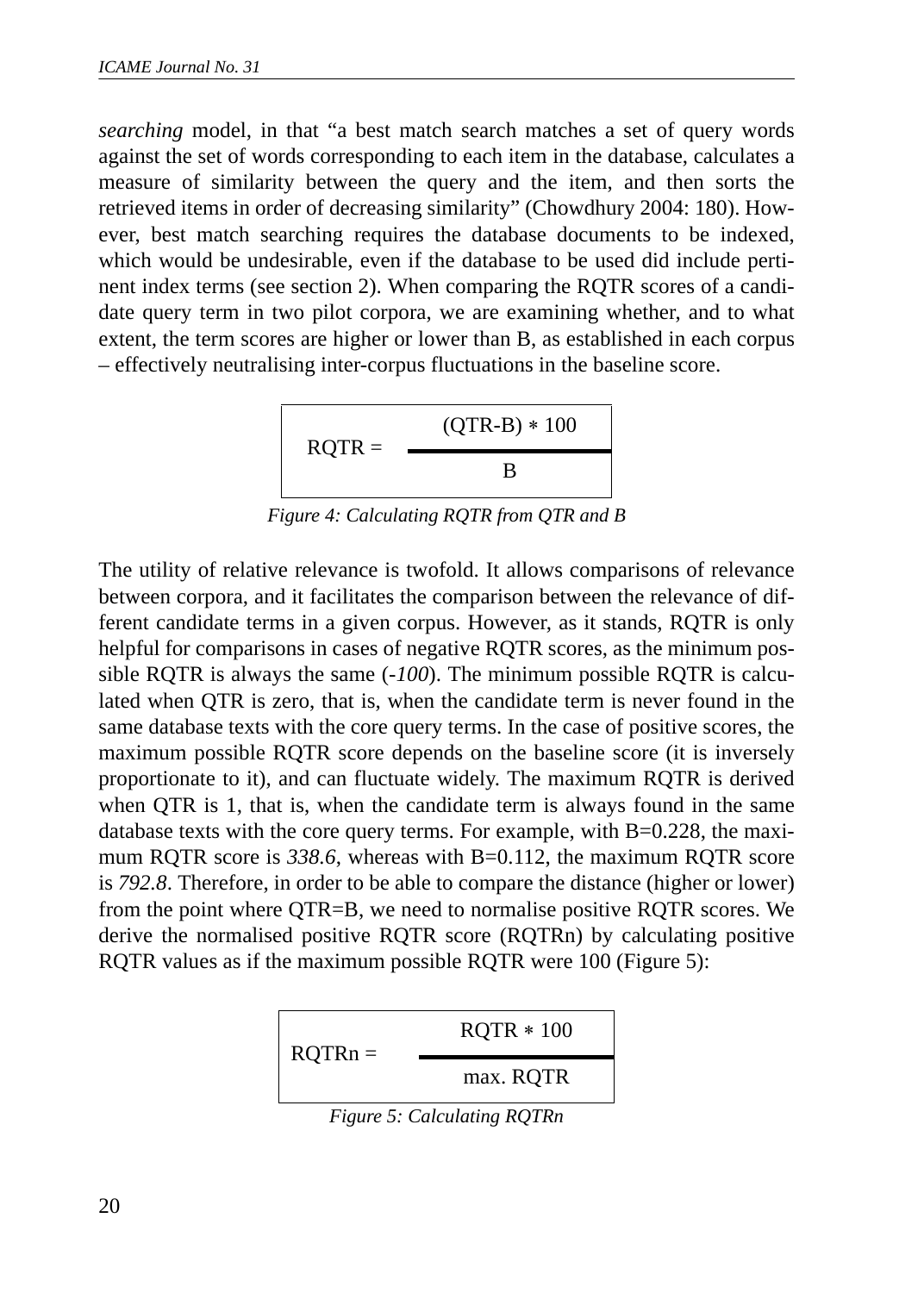If we substitute  $(QTR - B) * 100$  for RQTR, and  $(1-B) * 100$  for max.RQTR (as B B

the maximum possible QTR value is 1) in the above formula, then we have a formula for calculating RQTRn which makes use of the QTR and B scores, so there is no need to calculate RQTR and max.RQTR (Figure 6:).

$$
RQTRn = \frac{(QTR - B) * 100}{1 - B}
$$

*Figure 6: Calculating RQTRn without RQTR*

For ease of reference, RQTR will denote both negative and normalised positive scores, that is, when the RQTR score is positive it should be understood to have been normalised. The RQTR score indicates relevance on a bi-directional scale, by treating the baseline as the zero point: when QTR=B, then RQTR=0. The scores show whether the relevance of a candidate term is higher (positive) or lower (negative) than the baseline relevance, and also indicate the extent of the distance from the baseline. See Table 7 for details:

*Table 7:* Interpreting RQTR scores.

| <b>ROTR</b> | Interpretation                                                                                                                                       |
|-------------|------------------------------------------------------------------------------------------------------------------------------------------------------|
|             | $+100$ Full relevance: the candidate term is always found in database texts containing one or<br>more of the core query terms.                       |
| 0           | Baseline relevance: the candidate term has the same level of relevance as that set as<br>the minimum for inclusion to the final query. <sup>15</sup> |
|             | $-100$   No relevance: the candidate term is never found in database texts containing any of<br>the core query terms.                                |

The RQTR score is useful in two ways. First, it makes explicit the distance from the baseline score (either positive or negative), and thus facilitates the comparison of term relevance scores within the same corpus. Second, it enables the comparison of relevance between corpora derived from different time periods.<sup>16</sup> Interestingly, candidate terms with RQTR of +100 need not be added to the query as they will be returned by the core query alone.

Now we are able to carry out a more systematic comparison of keyness and query term relevance, particularly as the previous comparison only used a some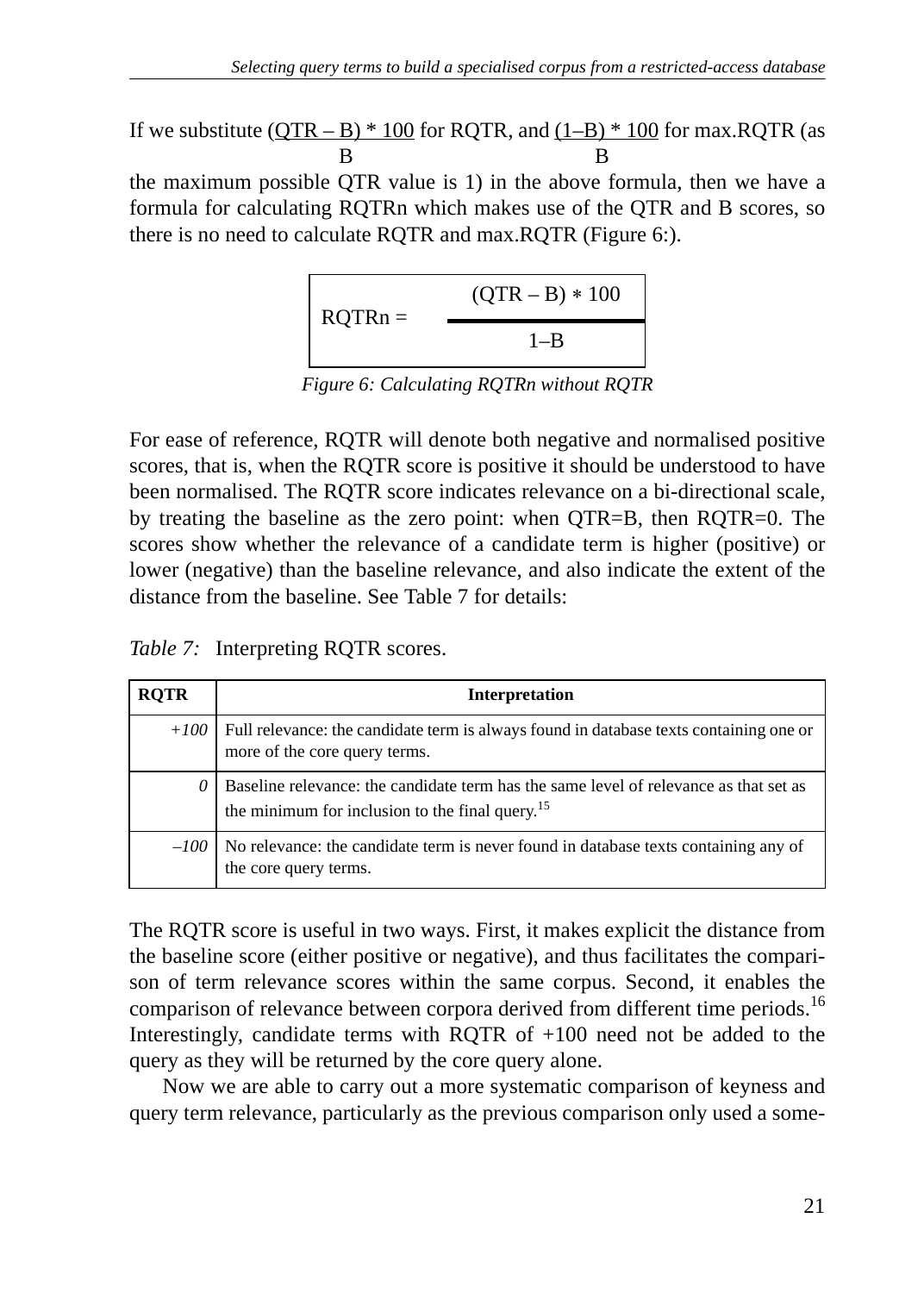how arbitrary list of items. The top-40 keywords in the comparisons between the two pilot corpora (UK1 and UK6) and the two reference corpora (BNC-S and BNC-N) were combined, producing a total of 74 distinct keywords. In order to create the most helpful list possible, certain words are not included: the core terms (*refugee\*, asylum, seeker*\*), function words, and frequent verbs (e.g. *say*). Table 8 compares the keyness (LL) and relative relevance (RQTR) of these terms. For ease of comparison, and since the highest *p* value in all four comparisons is as small as  $10^{-14}$  (see Table 8 for details), in Table 9, top-40 keyness is indicated by the symbol ' $\checkmark$ ' and non-keyness by ' $\checkmark$ '; additionally, top-40 keyness and positive RQTR are indicated by shading.

*Table 8:* Lowest top-40 LL scores and highest *p* values in the keyword comparisons

|           | Lowest top-40 LL | Highest top-40 $p$ |
|-----------|------------------|--------------------|
| UK1*BNC-S | 107.8            | $p<10^{-14}$       |
| UK1*BNC-N | 171.1            | $p<10^{-15}$       |
| UK6*BNC-S | 323.6            | $p<10^{-16}$       |
| UK6*BNC-N | 1203.4           | $p < 10^{-18}$     |

*Table 9:* Comparison of LL and RQTR scores of top-40 keywords in UK1 and UK2

| $CQ$ : refugee* OR asylum seeker* | <b>Top-40 Keyness</b>     |     | <b>RQTR</b> |         |
|-----------------------------------|---------------------------|-----|-------------|---------|
| Top-40 keywords $(n = 74)$        | UK1                       | UK6 | UK1         | UK6     |
| afghan                            | ×                         | ✓   | $-33.0$     | $+3.5$  |
| afghanistan                       | ×                         | ✓   | $-59.8$     | $-38.2$ |
| al                                | ✓                         | ✓   | $-72.3$     | $-81.6$ |
| arafat                            | $\boldsymbol{\mathsf{x}}$ | ✓   | $-17.0$     | $+8.7$  |
| ariel                             | ×                         | ✓   | $+1.9$      | $+5.3$  |
| army                              | ×                         | ✓   | $-72.3$     | $-69.7$ |
| attacks                           | ✓                         | ✓   | $-90.2$     | $-87.3$ |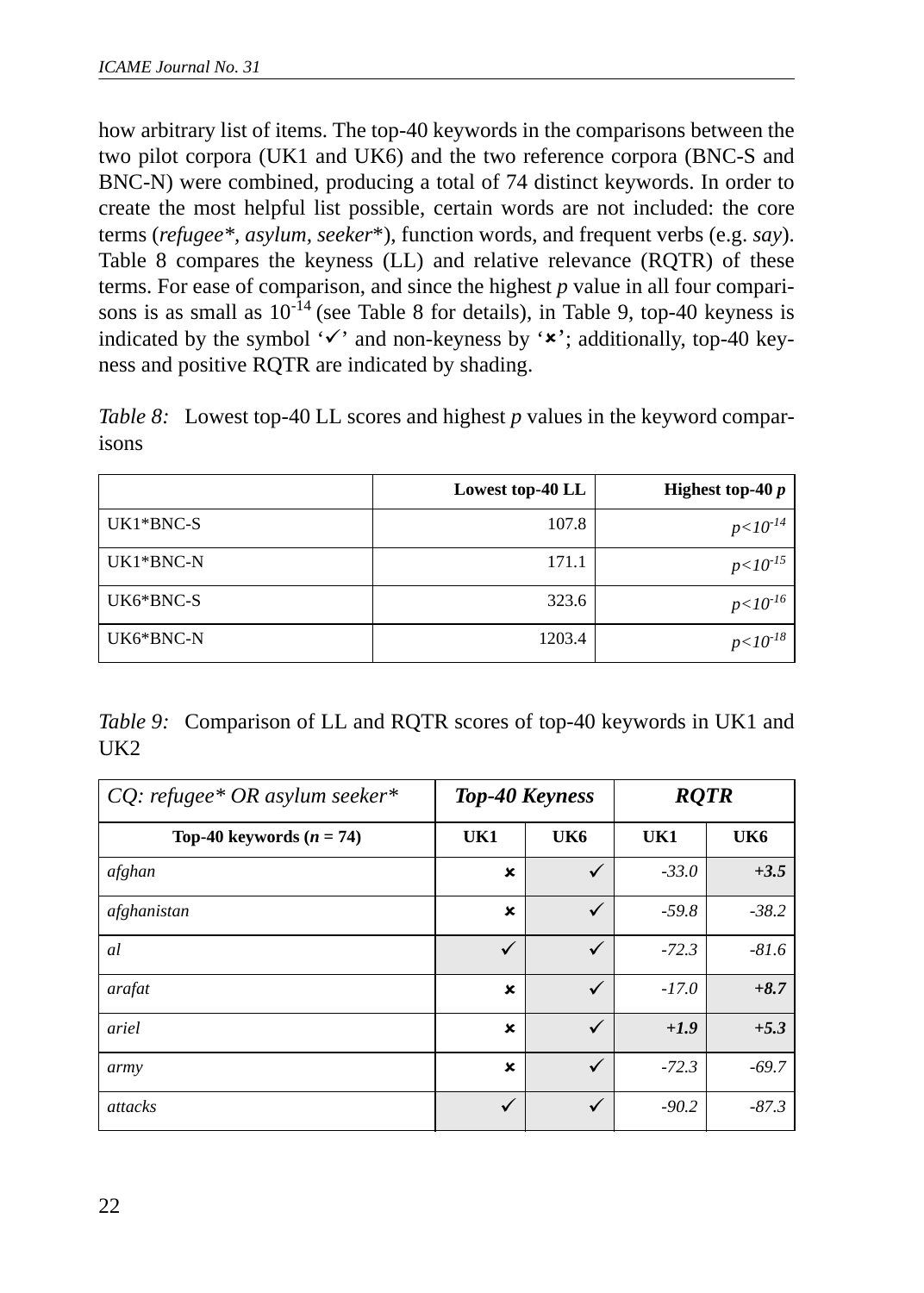| CQ: refugee* OR asylum seeker* | Top-40 Keyness            |              | <b>RQTR</b> |                       |
|--------------------------------|---------------------------|--------------|-------------|-----------------------|
| Top-40 keywords $(n = 74)$     | UK1                       | UK6          | UK1         | UK6                   |
| bethlehem                      | ×                         | $\checkmark$ | $-100$      | $+12.7$               |
| blair('s)                      | ✓                         | ✓            | $-86.6$     | $-85.5$               |
| blunkett                       | $\mathbf x$               | ✓            | $-91.1$     | $-47.4$               |
| bondi                          | ✓                         | ×            | $-55.4$     | $-84.6$               |
| britain                        | ✓                         | ✓            | $-83.9$     | $-82.0$               |
| camp(s)                        | ✓                         | ✓            | $-40.2$     | $-43.9$               |
| civilians                      | $\boldsymbol{\mathsf{x}}$ | ✓            | $-41.1$     | $-29.4$               |
| congo                          | ✓                         | ×            | $-52.7$     | $-19.3$               |
| country                        | $\boldsymbol{\mathsf{x}}$ | $\checkmark$ | $-85.7$     | $-85.1$               |
| darfur                         | ✓                         | ×            | $+12.2$     | $+15.4$               |
| eu                             | ✓                         | $\checkmark$ | $-88.4$     | $-81.6$               |
| family                         | ✓                         | ×            | $-85.7$     | $-89.5$               |
| gaza                           | ✓                         | ✓            | $+4.7$      | $\boldsymbol{\theta}$ |
| gbp                            | ×                         | ✓            | $-88.4$     | $-94.3$               |
| genocide                       | ✓                         | ×            | $-22.3$     | $-39.9$               |
| hamas                          | ✓                         | ×            | $+15.5$     | $+11.4$               |
| home                           | ✓                         | $\checkmark$ | $-93.8$     | $-88.2$               |
| human                          | ✓                         | $\checkmark$ | $-72.3$     | $-76.8$               |
| hurricane                      | ✓                         | ×            | $-84.8$     | $-88.1$               |
| immigrant(s)                   | ✓                         | ✓            | $+0.2$      | $+3.2$                |
| immigration                    | ✓                         | ✓            | $+2.2$      | $+11.5$               |
| iraq                           | ✓                         | ✓            | $-66.1$     | $-83.8$               |
| israel('s)                     | ✓                         | ✓            | $-48.2$     | $-35.1$               |
| israeli(s)                     | ✓                         | ✓            | $-28.6$     | $-18.0$               |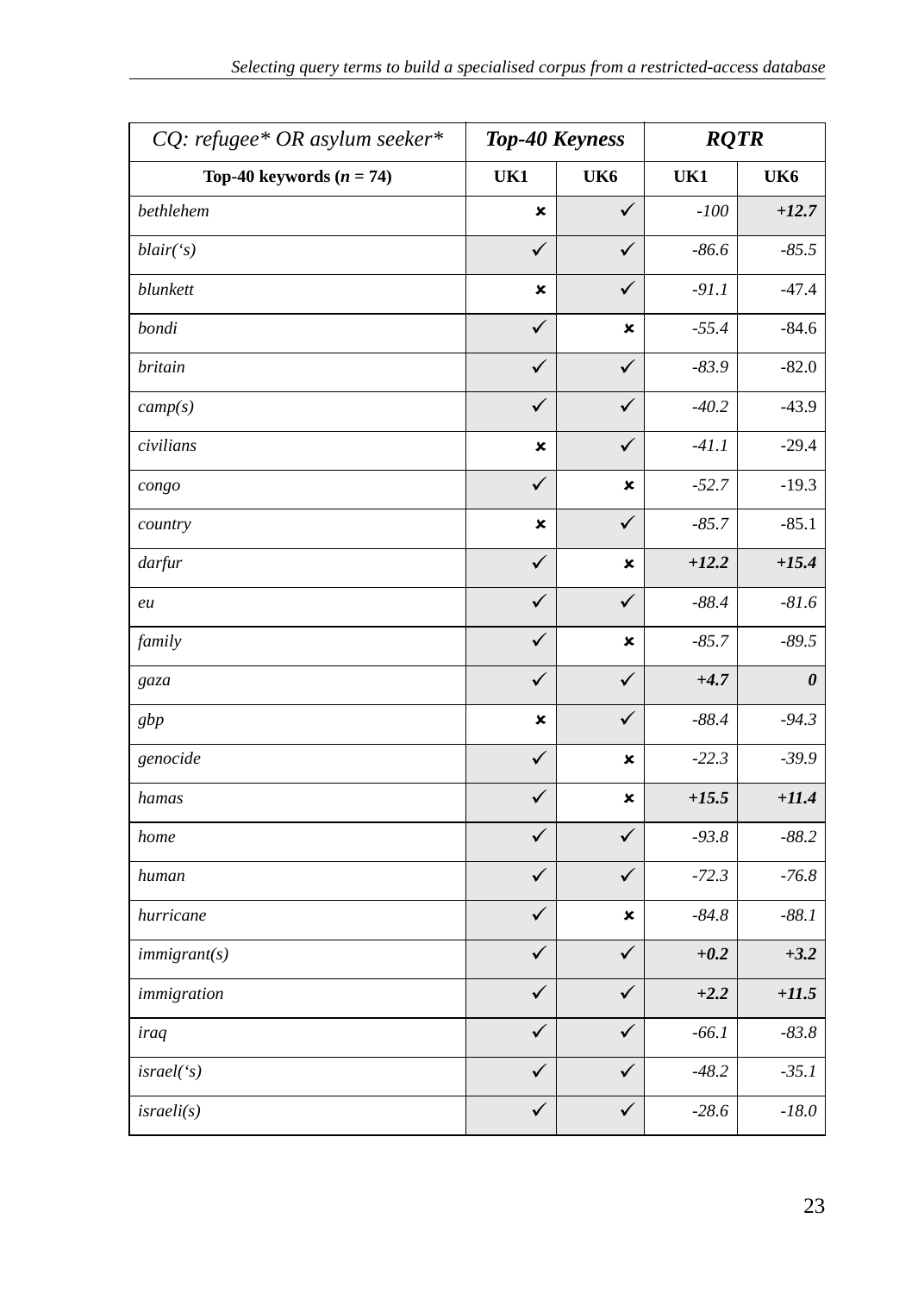| CQ: refugee* OR asylum seeker* | Top-40 Keyness |              | <b>RQTR</b> |         |
|--------------------------------|----------------|--------------|-------------|---------|
| Top-40 keywords $(n = 74)$     | UK1            | UK6          | UK1         | UK6     |
| jack                           | $\checkmark$   | ×            | $-81.3$     | $-84.6$ |
| jenin                          | ×              | ✓            | $-100$      | $+63.2$ |
| jerusalem                      | ×              | ✓            | $-44.6$     | $-15.4$ |
| jewish                         | ✓              | $\checkmark$ | $-7.1$      | $-45.6$ |
| jew(s)                         | ✓              | ×            | $-34.8$     | $-44.3$ |
| katrina                        | ✓              | ×            | $-84.8$     | $-79.8$ |
| killed                         | ✓              | ✓            | $-70.5$     | $-79.8$ |
| kosovo                         | ×              | $\checkmark$ | $-6.3$      | $-22.8$ |
| labour                         | $\checkmark$   | ×            | $-75.8$     | $-86.8$ |
| libeskind                      | ✓              | ×            | $+4.7$      | $-100$  |
| louisiana                      | ✓              | ×            | $-55.4$     | $-80.7$ |
| migrant(s)                     | ✓              | ×            | $+4.9$      | $+7.9$  |
| nazi                           | ✓              | ×            | $-20.5$     | $-62.7$ |
| office                         | ×              | ✓            | $-82.1$     | $-84.6$ |
| orleans                        | ✓              | ×            | $-63.4$     | $-86.0$ |
| palestinian(s)                 | $\checkmark$   | ✓            | $-6.3$      | $-14.5$ |
| peace                          | ×              | $\checkmark$ | $-72.3$     | $-75.0$ |
| police                         | ✓              | ✓            | $-83.9$     | $-88.6$ |
| pounds                         | ✓              | ✓            | $-94.6$     | $-95.2$ |
| powell                         | ×              | ✓            | $-92.0$     | $-70.2$ |
| ramallah                       | ×              | $\checkmark$ | $-57.1$     | $+21.6$ |
| ransome                        | ✓              | ×            | $-61.6$     | $-100$  |
| rwanda                         | ✓              | ×            | $-12.5$     | $+5.3$  |
| rwandan                        | ✓              | ×            | $+1.9$      | $+19.4$ |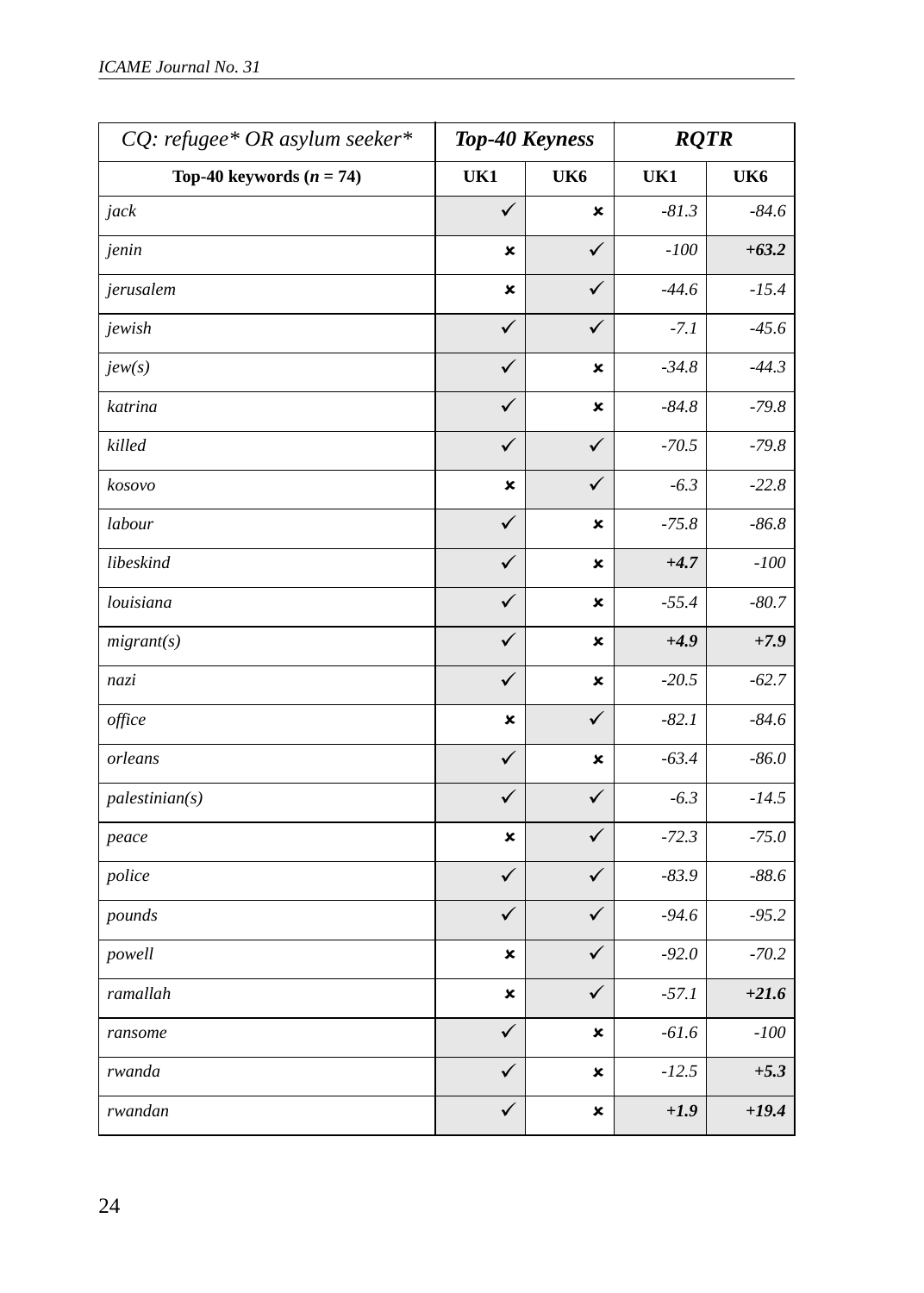| CQ: refugee* OR asylum seeker* |                           | Top-40 Keyness |         | <b>RQTR</b> |  |
|--------------------------------|---------------------------|----------------|---------|-------------|--|
| Top-40 keywords $(n = 74)$     | UK1                       | UK6            | UK1     | UK6         |  |
| saddam                         | $\checkmark$              | ×              | $-83.0$ | $-85.5$     |  |
| samir                          | $\checkmark$              | ×              | $+9.9$  | $-34.2$     |  |
| secretary                      | $\boldsymbol{\mathsf{x}}$ | $\checkmark$   | $-80.4$ | $-82.5$     |  |
| seth                           | $\checkmark$              | ×              | $-67.0$ | $-97.8$     |  |
| sharon                         | ×                         | $\checkmark$   | $-81.3$ | $-45.2$     |  |
| soldiers                       | ×                         | ✓              | $-68.8$ | $-63.2$     |  |
| suicide                        | ×                         | $\checkmark$   | $-20.5$ | $-68.4$     |  |
| sudan                          | $\checkmark$              | $\pmb{\times}$ | $-12.5$ | $-33.8$     |  |
| taliban                        | ×                         | $\checkmark$   | 65.2    | $-30.3$     |  |
| terror                         | ×                         | $\checkmark$   | $-75.9$ | $-73.7$     |  |
| terrorism                      | $\checkmark$              | ✓              | $-77.7$ | $-70.6$     |  |
| tony                           | $\checkmark$              | ×              | $-88.4$ | $-90.8$     |  |
| un                             | ×                         | $\checkmark$   | $-76.8$ | $-47.8$     |  |
| walter                         | $\checkmark$              | ×              | $-64.3$ | 96.5        |  |
| war                            | $\checkmark$              | ✓              | $-73.2$ | $-77.6$     |  |
| wiesenthal                     | $\checkmark$              | ×              | $-33.9$ | $-47.4$     |  |
| wolfgang                       | $\checkmark$              | ×              | $-21.4$ | $-87.7$     |  |
| zarqawi                        | ✓                         | ×              | $-73.2$ | $-94.7$     |  |
| zimbabwe                       | $\checkmark$              | ×              | $-53.6$ | $-86.8$     |  |

The RQTR score shows a significantly higher consistency between different corpora than top-40 keyness. When scores in the two pilot corpora are compared, RQTR polarity coincides for the vast majority of terms (89.2%), whereas top-40 keyness only coincides in just over a quarter of cases (28.4%). Also, in both pilot corpora, top-40 keyness and positive RQTR coincide in only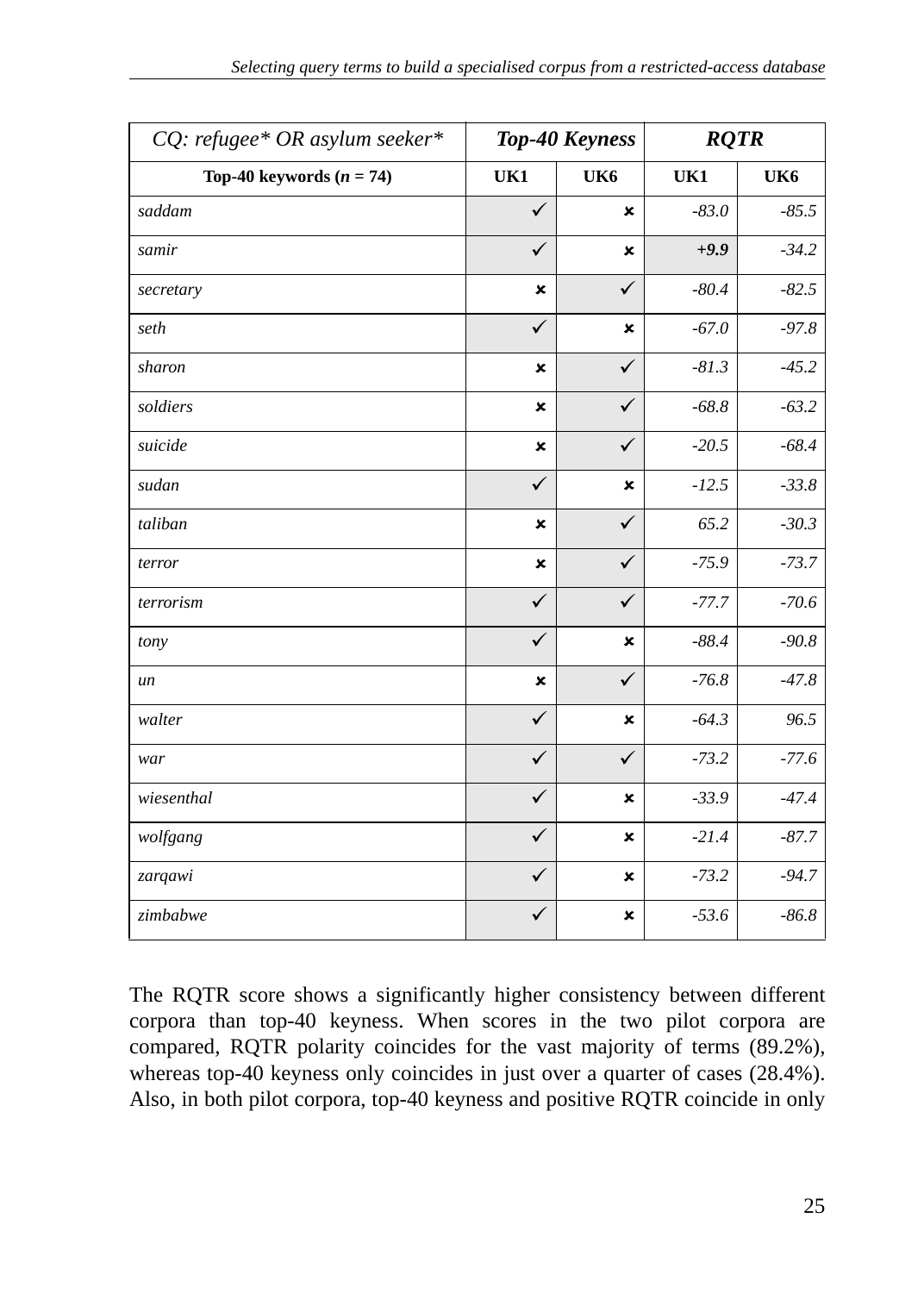12.2 per cent of the cases; that is, most of the top-40 keywords would be expected to return documents largely unrelated to the core query terms. At this point, we need to revisit the introspectively selected terms examined above (Table 3) and examine the LL and RQTR scores in both UK1 and UK6 (see Table 10; bold indicates positive RQTR scores and keyness at top-40 level for each comparison; LL scores that are lower than 15.3 are indicated by  $x$ ; parentheses before  $\star$  indicate keyness if the threshold is lowered to LL  $\geq 6.63$ ,  $p \le 10^{-2}$  – for an explanation of why a lower keyness threshold was also examined, see page 29).

| <b>Candidate Terms</b> | $UK1*$<br><b>BNC-S</b> | $UK1*$<br><b>BNC-N</b> | UK1<br><b>ROTR</b> | UK6*<br><b>BNC-S</b> | $UK6*$<br><b>BNC-N</b> | UK6<br><b>ROTR</b> |
|------------------------|------------------------|------------------------|--------------------|----------------------|------------------------|--------------------|
| abuse(s)               | 28.0                   | $(6.63)$ *             | $-86.6$            | 103.7                | 103.4                  | $-87.3$            |
| abused                 | 22.3                   | ×                      | $-84.8$            | 32.0                 | $(8.3)$ $\times$       | $-89.0$            |
| deportion(s)           | 90.3                   | 203.7                  | $+10.8$            | 126.2                | 637.9                  | $+7.5$             |
| deported               | 68.7                   | 129.5                  | $+11.7$            | 132.6                | 552.4                  | $+1.7$             |
| deporte(s)             | 30.3                   | 32.4                   | $+20.3$            | $(12.3)$ $\times$    | $(11.4)$ ×             | $+1.0$             |
| deporting              | 19.6                   | 39.3                   | $+7.9$             | 21.0                 | 89.2                   | $+10.2$            |
| $deport*$              | 147.5                  | 418.8                  | $+2.8$             | 381.3                | 1594.5                 | $+5.4$             |
| displace(s)            | ×                      | ×                      | $-100$             | ×                    | ×                      | $-87.7$            |
| displaced              | $(14.0)$ ×             | 31.4                   | $+0.1$             | 59.6                 | 279.9                  | $-9.2$             |
| displacement           | ×                      | ×                      | $-69.6$            | ×                    | $(9.8)$ ×              | $-70.6$            |
| displacing             | ×                      | ×                      | $+4.7$             | ×                    | ×                      | $-83.3$            |
| $displac*$             | $(9.1)$ *              | 28.3                   | $-32.1$            | 44.0                 | 256.6                  | $-44.7$            |
| dvd(s)(s)              | 48.5                   | 114.8                  | $-92.8$            | 24.6                 | 110.5                  | $-96.5$            |
| emigrant(s)            | ×                      | ×                      | $-66.9$            | ×                    | ×                      | $-56.1$            |
| emigrated              | $(11.9)$ *             | $(8.1)$ $\times$       | $-27.7$            | ×                    | ×                      | $-83.8$            |
| emigration             | ×                      | ×                      | $-43.8$            | ×                    | ×                      | $-50.9$            |
| $emigr*$               | $(7.3)$ $\times$       | $(7.7)$ $\times$       | $-36.6$            | 16.5                 | 39.8                   | $-69.7$            |
| ethnic minorit*        | $(12.8)$ *             | 27.6                   | $-42.8$            | 20.3                 | 102.0                  | $-61.4$            |

*Table 10:* Comparison of LL and RQTR scores of introspectively selected terms in UK1 and UK2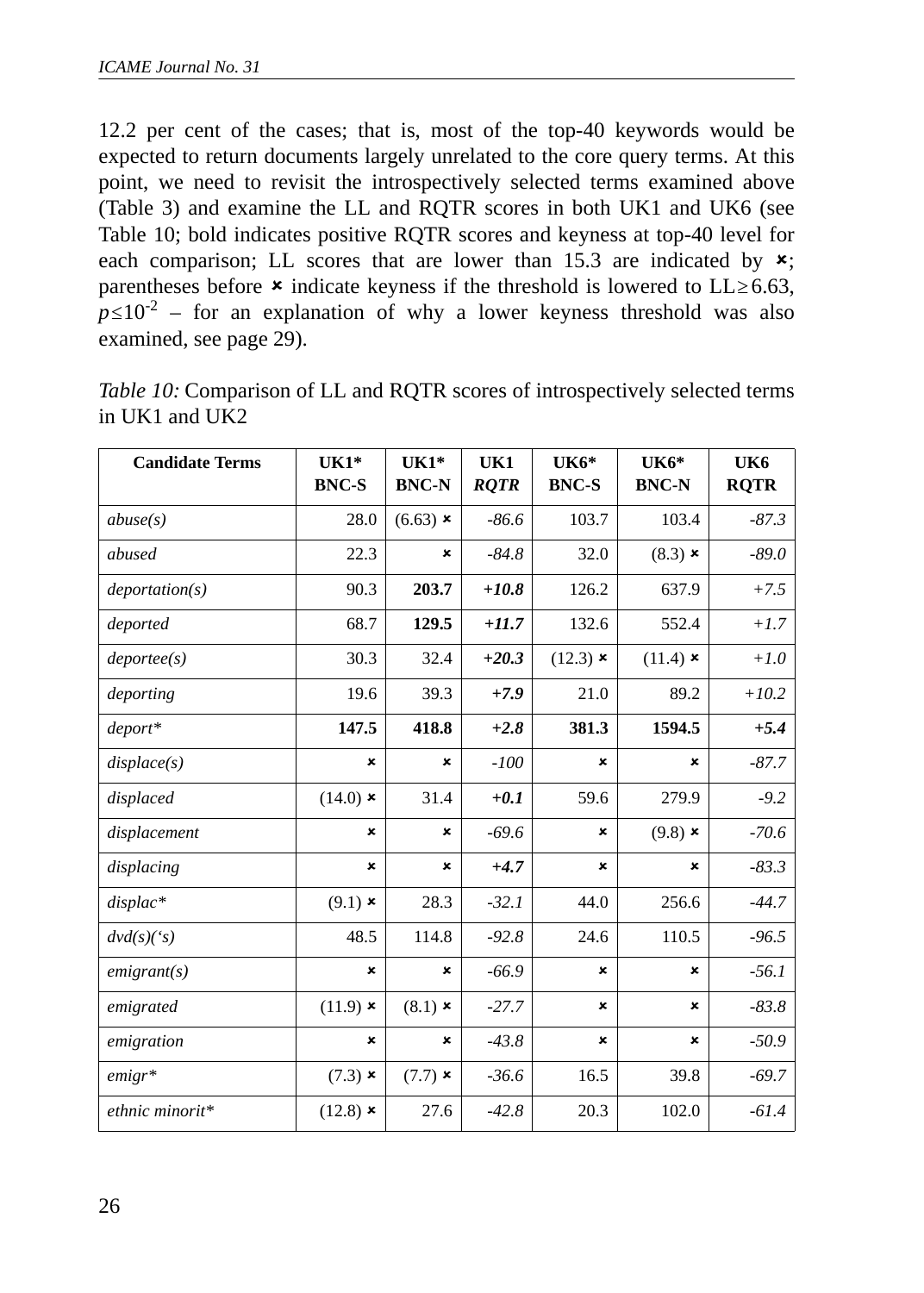| <b>Candidate Terms</b>             | $UK1*$<br><b>BNC-S</b> | $UK1*$<br><b>BNC-N</b> | UK1<br><b>RCTR</b> | <b>UK6*</b><br><b>BNC-S</b> | UK6*<br><b>BNC-N</b> | <b>UK16</b><br><b>RTOR</b> |
|------------------------------------|------------------------|------------------------|--------------------|-----------------------------|----------------------|----------------------------|
| $\mathit{evacuate}(s)$             | 22.8                   | 17.8                   | $-44.6$            | 34.8                        | 67.4                 | $-4.5$                     |
| evacuated                          | 23.6                   | 25.6                   | $-54.4$            | $(11.6)$ *                  | 17.5                 | $-66.7$                    |
| evacuating                         | ×                      | ×                      | $-47.3$            | ×                           | ×                    | $-46.9$                    |
| evacuation(s)                      | $(12.3)$ *             | 24.2                   | $-56.2$            | $(12.8)$ $\times$           | 61.1                 | $-56.6$                    |
| $\mathit{evacuee}(s)$              | 62.7                   | 149.9                  | $-26.8$            | ×                           | $(8.4)$ $\times$     | $-59.6$                    |
| evacu*                             | 80.5                   | 158.1                  | $-59.8$            | 53.4                        | 138.7                | $-55.2$                    |
| expelled                           | $(11.8)$ *             | $(9.4)$ $\times$       | $-57.1$            | 27.2                        | 55.3                 | $-75.0$                    |
| expulsion(s)                       | 18.6                   | 25.3                   | $-25.9$            | 17.6                        | 89.7                 | $-56.6$                    |
| extraction(s)                      | 18.5                   | $(11.3)$ ×             | -78.6              | 75.9                        | 170.3                | $-69.7$                    |
| $extraction(s)$ OR<br>expulsion(s) | 36.8                   | 34.5                   | $-64.3$            | 103.8                       | 259.8                | $-66.7$                    |
| firm but fair                      | ×                      | ×                      | $-100$             | ×                           | $(7.8)$ $\times$     | $-39.5$                    |
| figure(s)                          | ×                      | ×                      | $-87.5$            | $(7.3)$ $\times$            | 23.6                 | $-75.0$                    |
| guitar $(s)(s)$                    | ×                      | ×                      | $-53.6$            | ×                           | ×                    | $-96.9$                    |
| hijack(s)                          | ×                      | ×                      | $-80.2$            | 187.9                       | 721.3                | $+6.6$                     |
| hijacker(s)                        | ×                      | ×                      | $-74.5$            | 135.9                       | 1149.2               | $+10.2$                    |
| hijack*                            | ×                      | ×                      | $-91.9$            | 487.4                       | 2240.4               | $-27.19$                   |
| human rights                       | 123.6                  | 282.5                  | $-50.0$            | 358.9                       | 1809.6               | $-48.2$                    |
| illegal alien(s)                   | ×                      | ×                      | -100               | ×                           | $(7.8)$ ×            | $+44.4$                    |
| <i>illegal entry(ies)</i>          | ×                      | ×                      | $+4.7$             | ×                           | $(13.5)$ *           | $+13.6$                    |
| $i$ llegal immigrant $(s)$         | 60.8                   | 132.8                  | $+4.3$             | 17.1                        | 911.3                | $+16.2$                    |
| immigrate*                         | ×                      | ×                      | $-100$             | $\boldsymbol{\mathsf{x}}$   | ×                    | $-100$                     |
| $immigr*$                          | 457.7                  | 862.2                  | $-12.5$            | 1528.2                      | 6481.6               | $+2.5$                     |
| immigr* OR emigr*                  | 442.0                  | 772.2                  | $-13.4$            | 1502.4                      | 5964.8               | $-4.8$                     |
| immigr* OR emigr* OR<br>$migrant*$ | 532.9                  | 1000.7                 | $-15.2$            | 1569.1                      | 6640.3               | $-7.0$                     |
| $*$ migrant(s)                     | 281.5                  | 579.7                  | $-3.6$             | 648.2                       | 2901.6               | $+1.0$                     |
| leave to remain                    | ×                      | $(6.8)$ $\times$       | $+3.5$             | 37.6                        | 162.6                | $+30.6$                    |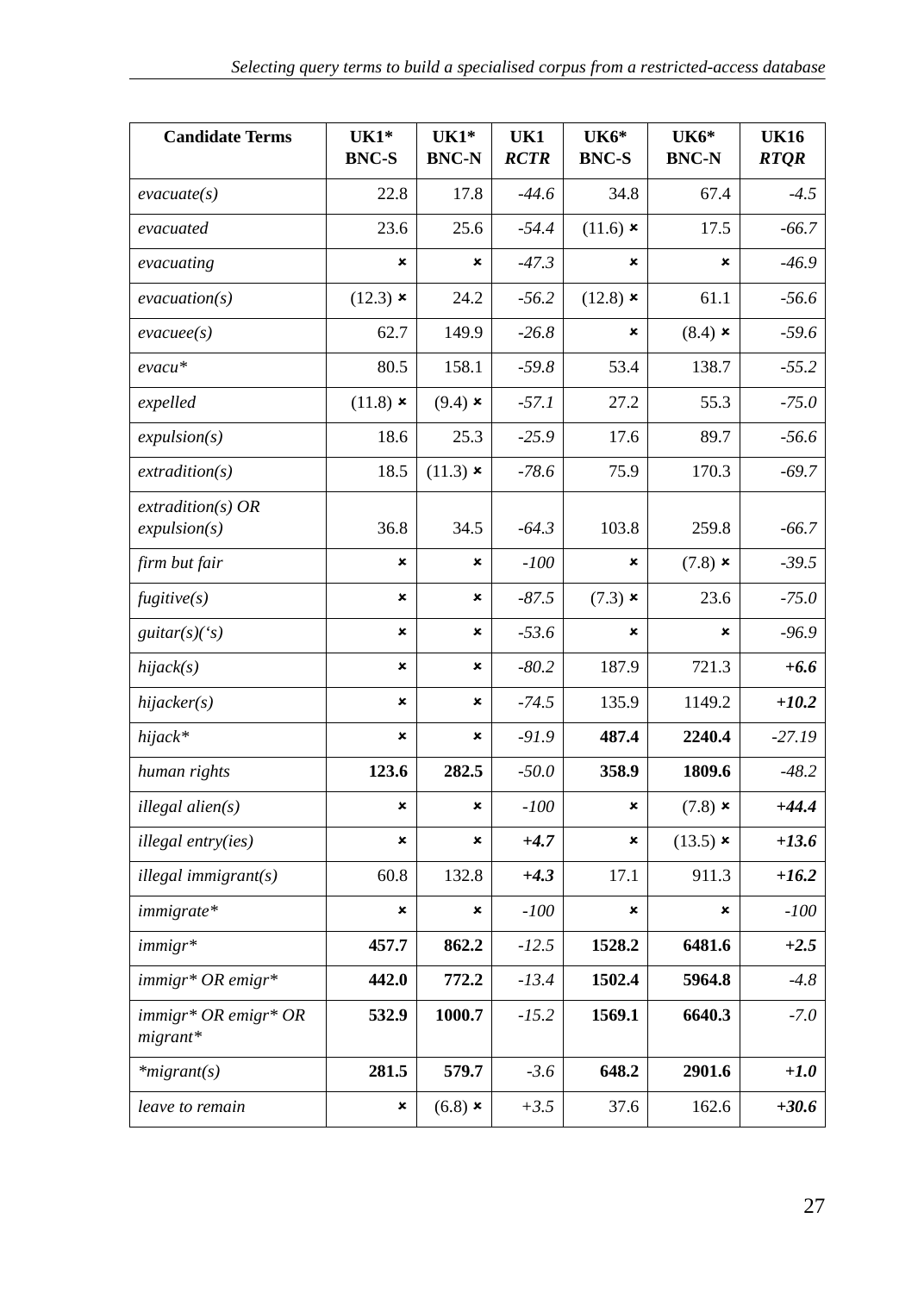| <b>Candidate Terms</b> | $UK1*$<br><b>BNC-S</b>    | $UK1*$<br><b>BNC-N</b> | UK1<br><b>ROTR</b> | UK6*<br><b>BNC-S</b> | $UK6*$<br><b>BNC-N</b> | UK6<br><b>RQTR</b> |
|------------------------|---------------------------|------------------------|--------------------|----------------------|------------------------|--------------------|
| lemon(s)(s)            | $\boldsymbol{\mathsf{x}}$ | ×                      | $-94.6$            | ×                    | ×                      | $-96.0$            |
| massacre(s)            | 27.4                      | 56.5                   | $-48.9$            | 170.6                | 754.9                  | $-19.3$            |
| person(s)              | 24.2                      | 62.1                   | $+8.2$             | 97.7                 | 549.1                  | $+11.4$            |
| persecut*              | 29.6                      | 60.6                   | $+4.0$             | 149.5                | 665.8                  | $+4.1$             |
| <i>policy(ies)</i>     | $\pmb{\times}$            | 26.1                   | $-83.9$            | $(11.6)$ ×           | 156.0                  | $-85.5$            |
| racism                 | 39.3                      | 32.2                   | $-55.6$            | 186.3                | 561.9                  | $-57.5$            |
| $racis*$               | 95.4                      | 96.9                   | $-58.3$            | 470.6                | 1546.8                 | $-57.0$            |
| setler(s)              | $(14.7)$ ×                | 69.9                   | $+5.4$             | 96.2                 | 646.3                  | $-44.7$            |
| stranded               | 22.4                      | $(7.3)$ ×              | $-75.0$            | 26.8                 | $(10.7)$ ×             | $-87.7$            |
| thread(s)              | 18.1                      | $\pmb{\times}$         | $-88.4$            | 99.9                 | 74.4                   | $-89.5$            |
| unemployed             | ×                         | ×                      | $-78.6$            | ×                    | ×                      | $-87.3$            |
| unemployment           | ×                         | ×                      | $-79.5$            | ×                    | ×                      | $-88.6$            |

Again, keyness does not tend to correlate with relevance. Terms being key in both comparisons have positive RQTR in just above one-third of the cases: 34.8 per cent in UK1 and 35.3 per cent in UK6. The correlation is much lower when we consider terms only being key in one comparison, among which keyness coincides with positive RQTR in 18.2 per cent of the cases in UK1 and never in UK6. Overall, keyness in at least one comparison corresponds to relevance in just over a quarter of instances: 29.4 per cent (UK1) and 28.2 per cent (UK6). The discrepancy is rendered more striking if we consider that the baseline scores are rather low (0.112 for UK1 and 0.228 for UK6). That is, terms need to be present in only 11.2 or 22.8 per cent of the documents containing one or more core query terms in order to register relevance. Consequently, it might be reasonably expected that high-ranking keywords would also register positive RQTR, or, in other words, that keyness would be better able to discriminate between relevant and non-relevant terms, but this is not the case here (explanations follow later in this section). Conversely, lack of keyness correlates highly with lack of relevance. From the terms being non-key in both comparisons, 85.7 per cent (UK1) and 94.1 per cent (UK6) have negative RQTR. However, this also suggests that if keyness were the sole criterion for further examining the suitability of query terms, then a not insignificant proportion of relevant terms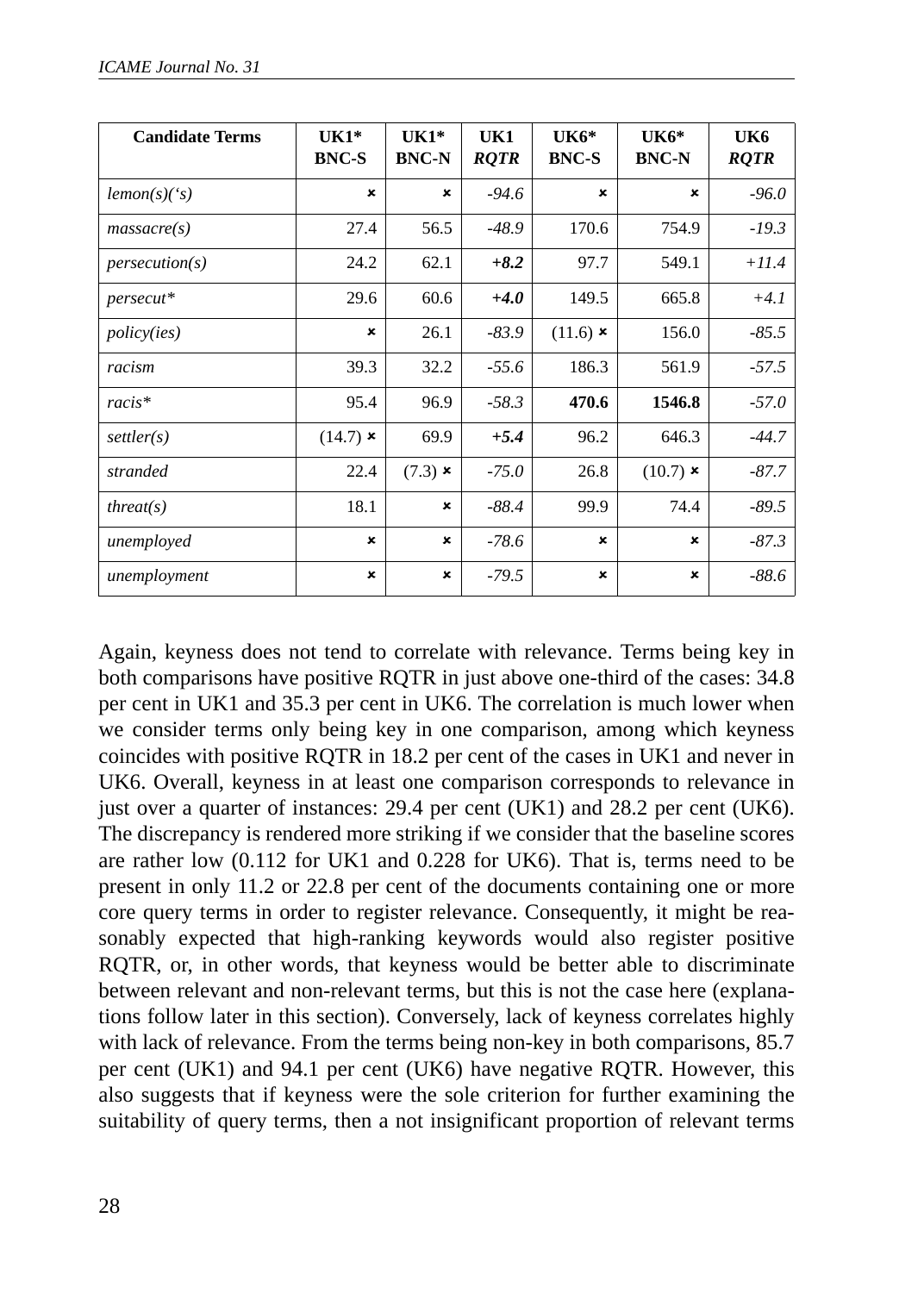would be left out (14.6% in UK1, 5.9% in UK6). This observation points towards a further utility of RQTR, namely the ability to test the relevance of introspectively selected non-key terms. Regarding consistency between the two sample corpora, both keyness and RQTR show similar results, with RQTR being relatively more consistent. RQTR polarity is the same in the two sample corpora for 85.7 per cent of terms.<sup>17</sup> Keyness (or its lack) corresponds in both pilot corpora in 75 per cent and 78.6 per cent of the cases, in the keyword comparisons with BNC-S and BNC-N.

However, we also need to examine whether the low correspondence between keyness and relevance is due to the threshold set for keyness (LL  $\geq$  15.13,  $p \leq 10^{-4}$ ), as opposed to the more frequently used lower threshold of  $LL \ge 6.63$ ,  $p \le 10^{-2}$ (McEnery 2006: 233, nn. 32). To this end, the same comparisons discussed above were carried out with the lower keyness value, in order to establish whether the lower threshold would increase the correspondence of keyness with relevance. As Tables 11 to 15 show, this does not seem to be the case. For candidate terms being key in both, or at least one, comparison (Tables 11 and 13 respectively), the correspondence seems to mostly decline with the lower keyness threshold. It is significantly higher for terms being key in only one comparison (Table 12); however, the increase from 18.2 per cent to 50 per cent in UK1 only reflects the correspondence in two terms. Also, in no instance does the correlation go above half of the cases, and is overall no more than one-third (Table 13). Predictably, the correspondence between lack of keyness and lack of relevance increases with a lower threshold for keyness (Table 14). Consistency of keyness between different reference corpora shows some increase in only one corpus, and is never higher than the consistency of RQTR (Table 15).

|                | UK1   | UK6   |
|----------------|-------|-------|
| $LL \ge 15.13$ | 34.8% | 35.3% |
| $LL \geq 6.63$ | 30.3% | 32.5% |

*Table 11:* Correlations: keyness in both comparisons and positive RQTR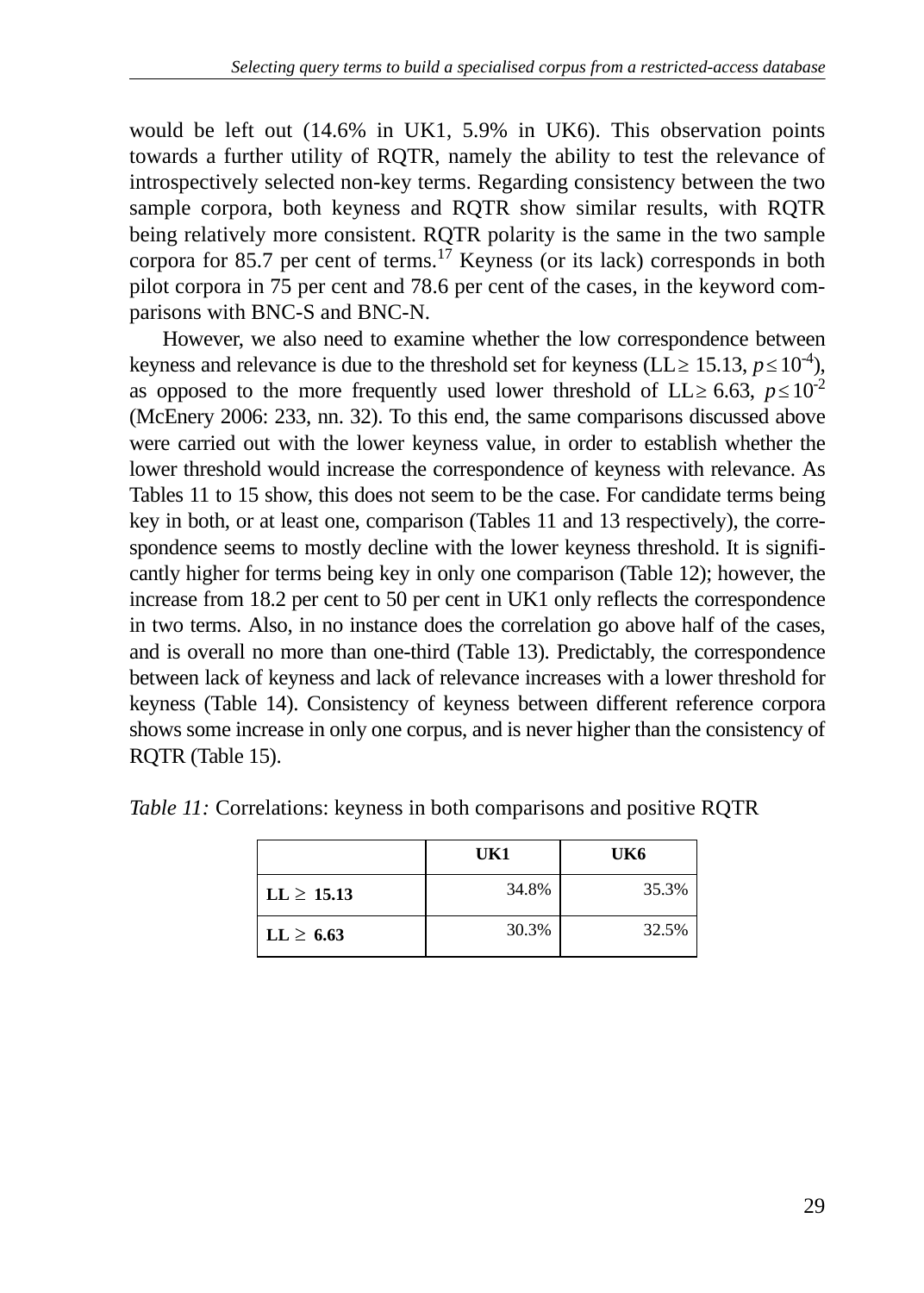|                 | UK1   | UK6 |
|-----------------|-------|-----|
| $LL \geq 15.13$ | 18.2% | 0%  |
| $LL \geq 6.63$  | 50%   | 40% |

*Table 12:* Correlations: keyness in one comparison and positive RQTR

*Table 13:* Correlations: keyness in at least one comparison and positive RQTR

|                | UK1   | UK6   |
|----------------|-------|-------|
| $LL \ge 15.13$ | 29.4% | 28.2% |
| $LL \geq 6.63$ | 28.9% | 33.3% |

*Table 14:* Correlations: lack of keyness and negative RQTR

|                        | UK1   | UK6   |
|------------------------|-------|-------|
| $\text{LL} \geq 15.13$ | 85.7% | 94.1% |
| $LL \geq 6.63$         | 88.9% | 100%  |

*Table 15:* Consistency of keyness and relevance respectively

|                |              | <b>Keyness</b> | <b>Relevance</b> |
|----------------|--------------|----------------|------------------|
|                | <b>BNC-S</b> | <b>BNC-N</b>   |                  |
| $LL \ge 15.13$ | 75.0%        | 78.6%          | 85.7%            |
| $LL \geq 6.63$ | 85.7%        | 78.6%          |                  |

One reason for the discrepancy between the keyness and relevance of the terms examined is, arguably, that texts in the reference corpora predate those in the sample corpora, and, as a result, some words (e.g. names of politicians) will establish keyness irrespective of their relevance to the core query terms. Another possible reason is that some terms, although clearly associated with the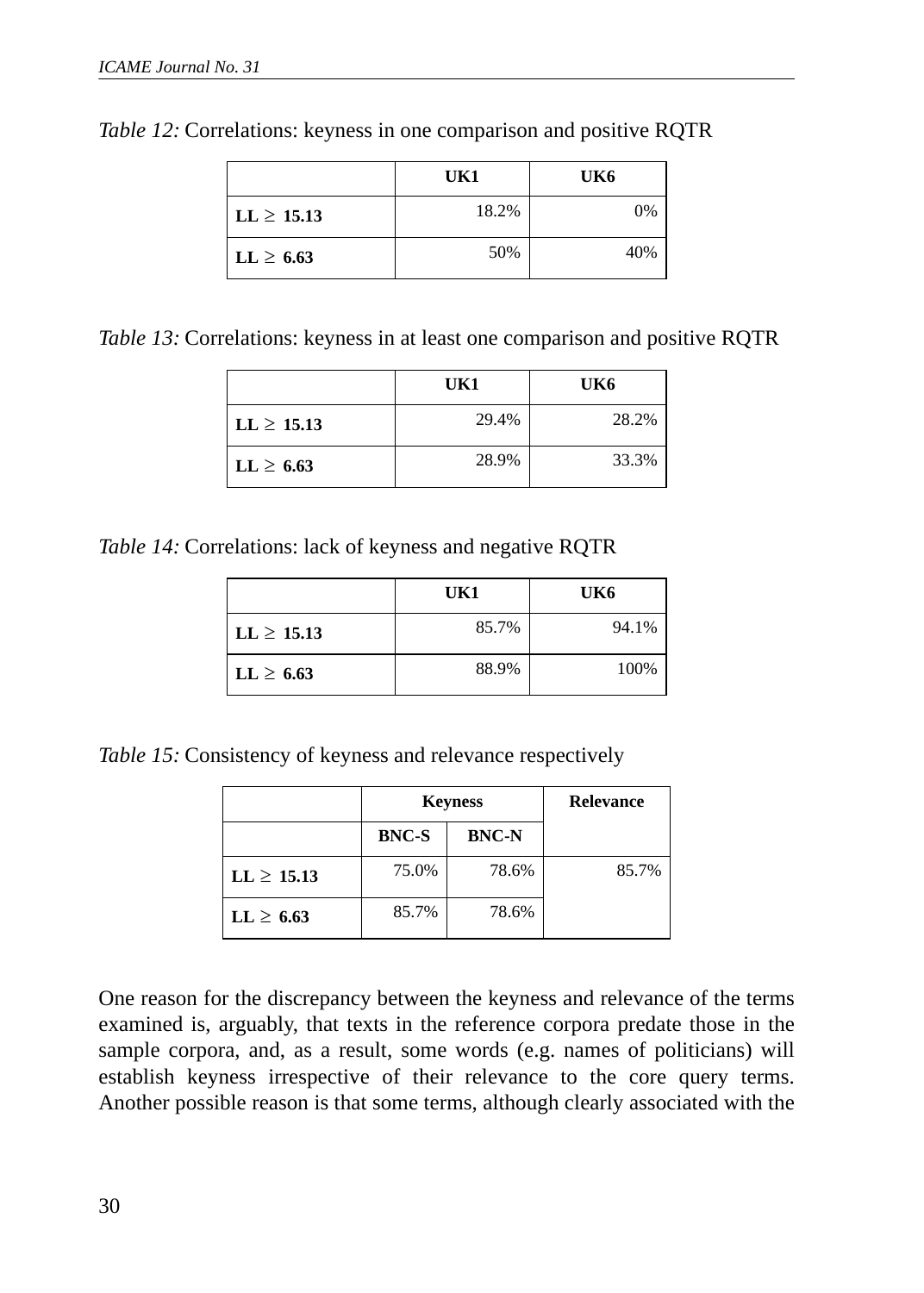core query (e.g. Palestinians), are not central to the perception/presentation of the groups in focus. More generally, discrepancies may also be the result of the nature of the two measures. Keyword analysis regards the pilot and reference corpora as single documents, whereas RQTR looks at co-occurrence within individual texts in the pilot corpus. In that respect, calculating RQTR is not unlike calculating key-keywords (see section 2). However, RQTR bypasses the problem of time- or genre-specific keywords, as it does not depend on a reference corpus. For most of the terms with negative RQTR, it may be argued that their unsuitability for the target corpus was self-evident, and that there was little justification in investing time in examining the merits of their inclusion in the query. However, if these terms are indeed patently irrelevant, then, given the fact that some of them were (strong) keywords, this should be regarded as clear testimony to RQTR being more successful than keyness as an objective indicator of the suitability of candidate terms. In the light of the above, the RQTR score seems to be more reliable than keyness for purposes of query expansion. Nevertheless, the combination of the two measures seems advisable for two reasons. Neither measure is in itself entirely consistent when applied to different corpora. More importantly, as the process of calculating RQTR is itself an investment in time, and given the high correlation of non-keyness to non-relevance, keyword analyses can be employed to limit the number of candidate query terms, without excluding the possibility of also considering non-key candidate terms.

Ideally, then, a successful candidate term would be a high-ranking keyword with a high positive RQTR, while also being introspectively plausible (i.e. consistent with our knowledge and experience). However, if an entirely suitable reference corpus is not available, then in cases of discrepancy (i.e. lack of keyness but positive RQTR, and vice versa) the relevance score carries more weight. In the same vein, we may also add introspectively plausible terms with a positive RQTR, irrespective of their keyness, such as, *highjack(s), hijacker(s), illegal alien(s)*, *illegal entry, leave to remain*. Also, it seems reasonable to add all forms of a lemma or word family<sup>18</sup> if a good proportion of the forms are key words with a positive RQTR score: *deport\** (instead of only *deportation, deported, deporting*), *immigr\** (instead of only *immigrant(s), immigration*), as well as *emigr\**, because of its semantic similarity to *immigr\**. Finally, part of a compound or, more generally, a meaningful n-gram may substitute for the whole compound/n-gram if it has a positive RQTR score and is found in a large number of meaningful n-grams, preferably if a good number of them are key. For example, *asylum* can substitute for *asylum seeker(s)* (see Appendices 1 and 2). Table 16 summarises the main steps involved in formulating the final query: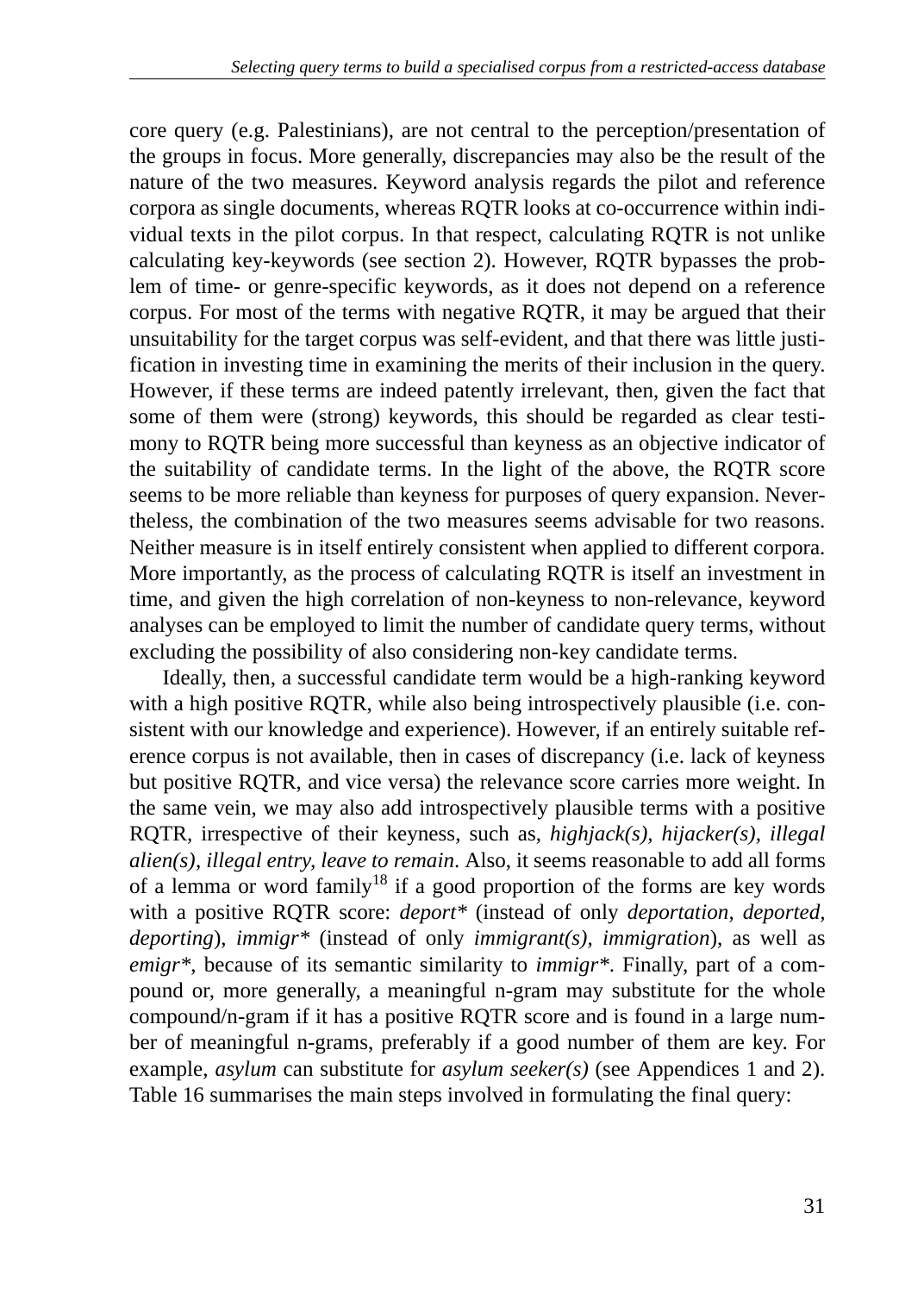*Table 16:* Summary of main steps taken for query formulation

- Selection of a minimum of two core query terms based on a clear definition of the content of the corpus to be compiled.
- Creation of a (sample) corpus using the core query terms linked by the Boolean operator 'OR'.<sup>19</sup>
- Calculation of the baseline score using QTR.
- Keyword analysis using an appropriate reference corpus (if available).
- Selection of candidate query terms among the (high-ranking) keywords, as well as through introspection. Selection of clearly irrelevant terms.
- Calculation of ROTR for the candidate and irrelevant terms.
- Examination of RQTR scores for final decision.

It is recognised that a query built using the techniques discussed here may exclude some relevant texts, while including some irrelevant ones. However, it must also be stressed that the compilation of a corpus containing all and only the relevant texts in the database would require reading the retrieved documents, which, given the scope of the intended corpus, would be unrealistic. It is also recognised that the procedure is not entirely objective. What can be argued is that any subjective decisions are guided, if not constrained, by objective indicators. Also, the involvement of subjectivity is a characteristic shared with a large number of other techniques. For instance, selecting initial seeds, deciding on the number of top keywords to include in subsequent queries, defining and assigning document index terms, weighing the relevance of a document to a query by means of user/expert reading, or setting the *p* value that marks statistical significance are all largely subjective decisions. In the light of this, it must be clarified that neither the baseline nor the RQTR score are necessarily binding. Corpus compilers may choose to set a higher or lower baseline score to suit their purposes; for example, they may select as the baseline the highest rather than the lowest QTR score among core query terms. Similarly, they may decide to exclude candidate terms with (low) positive RQTR scores, or include terms with (low) negative scores, depending on their circumstances and aims.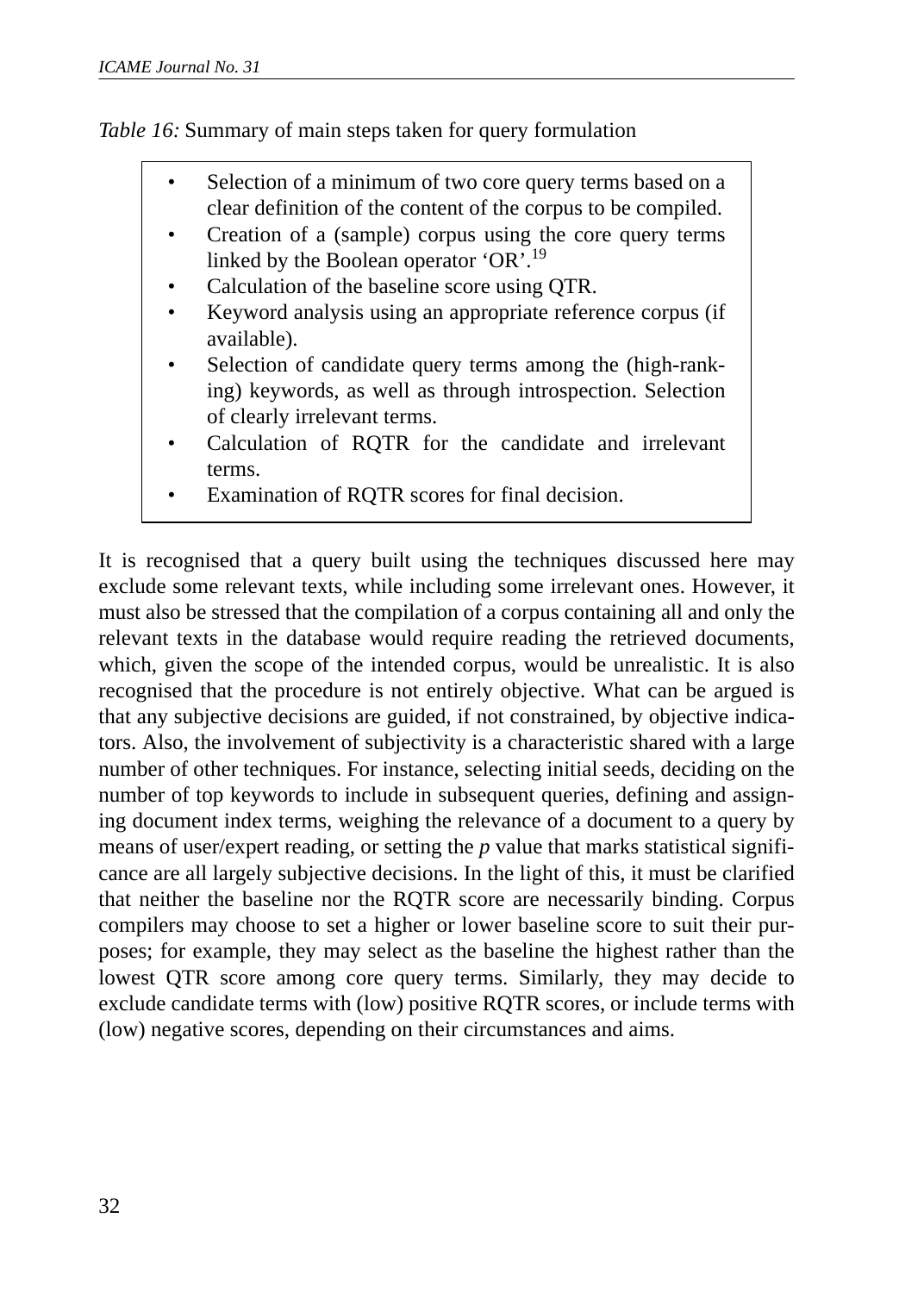# *4 Conclusion*

The introduction of RQTR was intended as a means of triangulating decisions on query expansion by supplementing keyness as an objective indicator of candidate query term relevance, as well as providing a way of evaluating the relevance of introspectively selected candidate terms. It must be reiterated that RQTR requires that at least two clearly relevant terms can be selected, so that a baseline can be established. However, all query-expansion procedures have similar requirements. Furthermore, it seems unlikely that a good definition of the content of a specialised corpus will not suggest the requisite minimum of two clearly relevant terms. Therefore, it can be argued that the procedure discussed here is both principled, in that objective indicators are used, and conscious, in that the process is not fully automatic. To be more precise, the term selection conforms to one or both of the specified objective requirements, while at the same time having introspective plausibility.

An important consideration when constructing/expanding a query is that any additional terms should not add undue noise. Ideally, then, suitable candidate terms would be strong key words with positive RQTR. However, it seems reasonable to add to the query other forms of the lemma or word family that a relevant term belongs to if a good proportion of these forms, or their combinations, have positive RQTR. Also, in the same way that keyness is not an absolute criterion, but depends on the maximum *p* value that is considered acceptable for statistical significance, the baseline score can be adjusted according to the corpus compilers' needs.

RQTR will also be a suitable technique on its own in other instances, particularly when an appropriate reference corpus (for the calculation of keywords) is not available. The RQTR score may be independent of reference corpora, but depends, to some extent, on the sample corpus; however, it is more consistent than keyness in that respect. Also, it disposes of the need to know the total number of documents in the database, and the need to manually examine retrieved documents. While RQTR bypasses the restrictions usually posed by database interfaces, the use of the technique is not limited to restricted-access text databases; on the contrary, the reliability of the RQTR score should increase as the access restrictions decrease. Finally, the procedures and calculations involved are expected to be accessible to all linguists or language educators who might want to build a specialised corpus drawing texts from a database.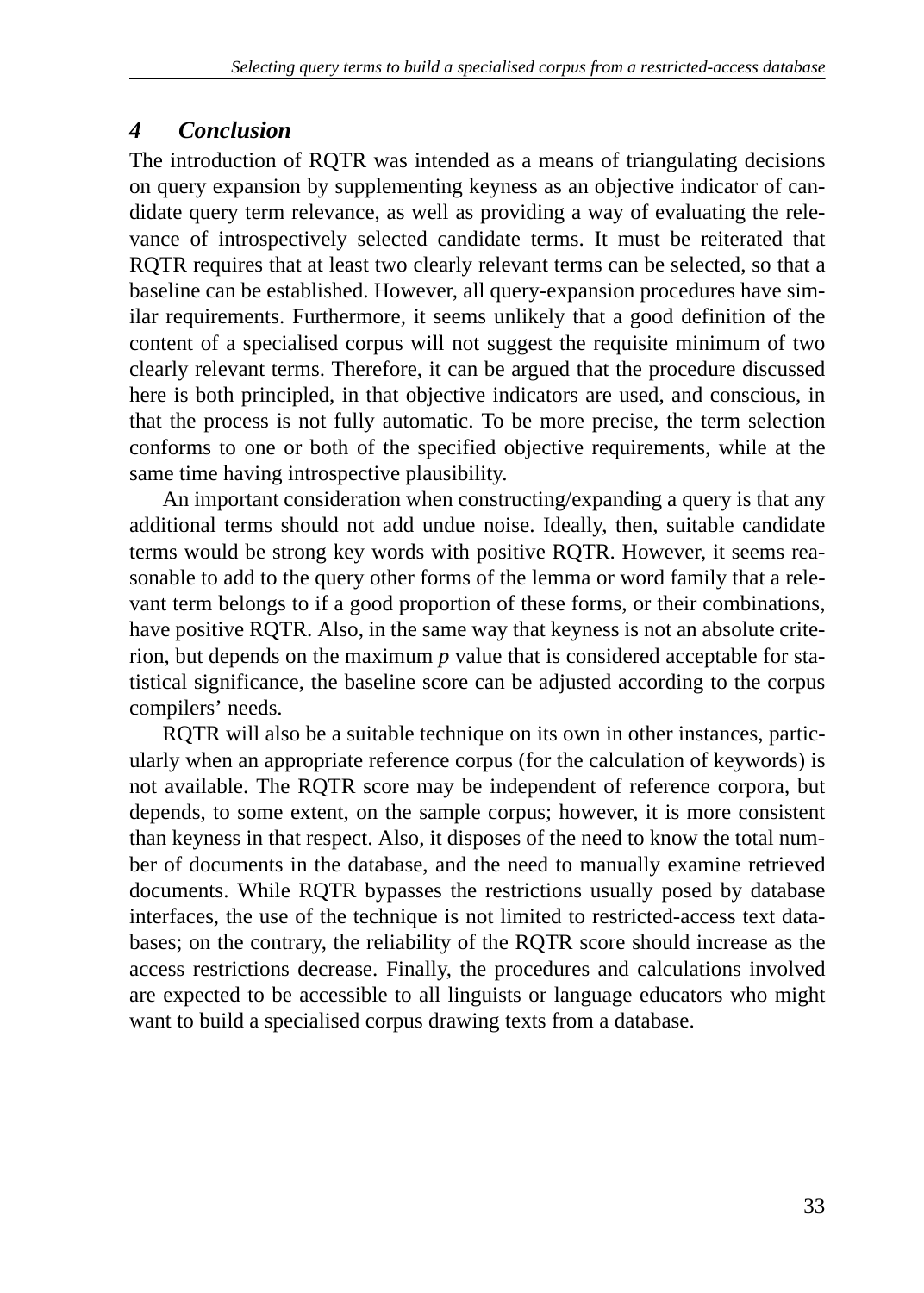#### *Notes*

- \* I am grateful to Paul Baker (Lancaster University) for his comments on a previous draft. I would also like to thank Sebastian Hoffmann (Lancaster University) for the newspaper sub-corpus of the BNC, and the participants of the meeting of the Lancaster University Corpus Research Group on 30 October 2006 for their comments on an earlier version of this paper.
- 1. Funded by the ESRC (RES-000-22-1381); principal investigator: Paul Baker.
- 2. Keywords are those words which are statistically significantly more frequent in the corpus under analysis when compared to another corpus (Rayson and Garside 2000; Scott 2001).
- 3. http://www.refugeecouncil.org.uk/practice/basics/truth.htm
- 4. In fact, the term *terrorism* is one of the highest ranking keywords with LL scores of 160.3 ( $p < 10^{-15}$ ) and 339.8 ( $p < 10^{-16}$ ) in two pilot sub-corpora (see section 2 for details).
- 5. Examples of metaphorical uses of *refugee(s)*:

"After another half-hour, they packed us into a smaller train that crawled back almost to Falkirk before halting for another hour, because the station ahead was overrun by refugees from a London express unable to reach Edinburgh." (*The Daily Mail*, 24 July 1998).

"But Spurs – hopeless, hapless and complacent beyond belief – defended with all the savvy of refugees from a greasy spoon café" (*The Mirror*, 2 December 1999).

"Ironically, extending the minimum wage to 16- and 17-year-olds may well keep them out of the workforce. Many employers will decide that illiterate refugees from our comprehensive schools give very poor value in comparison with Kurds, Poles and Africans" (*The Daily Telegraph*, 3 January 2004).

- 6. The keywords analysis was carried out using WordSmith Tools 4 (Scott 2004). Significance was calculated using the Log Likelihood statistic, with the minimum statistical significance set at  $p \leq 10^{-4}$ , LL≥15.13 (see Rayson et al. 2004).
- 7. For example, both Google and Yahoo APIs allow a maximum of 1,000 and 5,000 queries per day respectively, and return up to 1,000 pages per query. It is also possible that the current largely open access to databases of web pages compiled by search engines may be restricted in the future. A case in point is the recent announcement by Google that, as of 5 December 2006,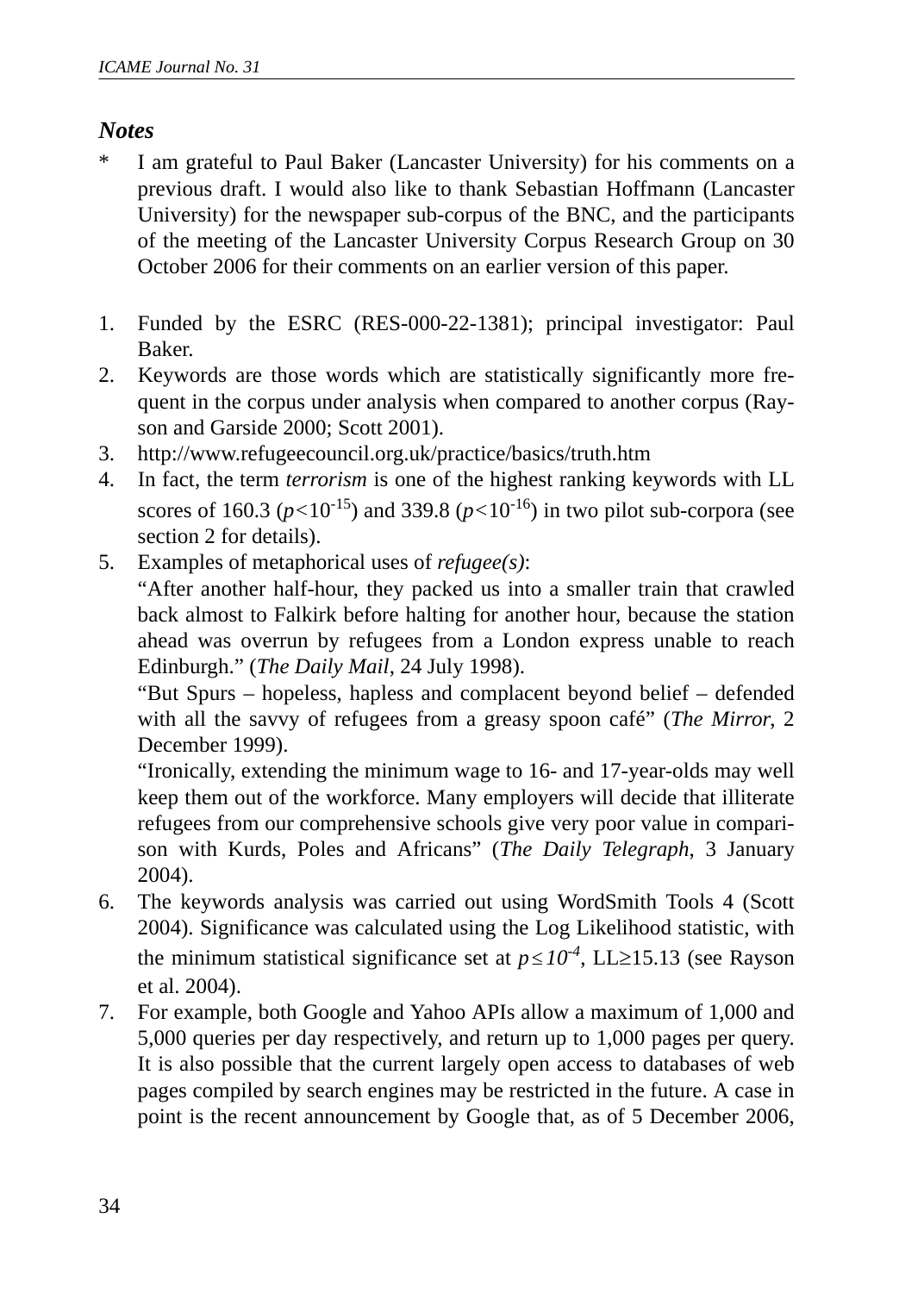they have stopped issuing new accounts for their SOAP search API. For details, see:

http://code.google.com/apis/soapsearch/index.html (Google), and http://www.informit.com/articles/article.asp?p=382421&seqNum=2&rl=1 (Yahoo).

- 8. Forty out of the top hundred keywords are proper nouns or adjectives denoting ethnicity.
- 9. This is the Boolean 'AND'.
- 10. The comparison of QTR scores seems to also have the potential to contribute to the semantic analysis of lexis, particularly when their meanings overlap. For example, the difference in the relevance scores of *refugee(s)* and *asylum seekers(s)* may be interpreted as indicating that people labelled as asylum seekers tend to also be presented as, or conflated with, refugees (and, arguably, perceived as such) more often than people labelled as 'refugees' tend to be presented as, or conflated with, asylum seekers. More tentatively, it could be argued that the notion of 'refugee' is a semantic component of 'asylum seeker'. This interpretation is supported by either of the two sets of definitions mentioned previously, as well as by the results of the collocational analysis of the two terms in the corpus (Gabrielatos and Baker 2006).
- 11. For a discussion of *semantic prosody/preference,* see also Louw (1993) and Stubbs (2002: 65–66).
- 12. The LL scores for word forms have been derived from WordSmith Tools, those of lemmas or groups of word forms (e.g. *immigrant\** and *emigrant\**) have been calculated manually using Paul Rayson's online Log Likelihood Calculator (http://ucrel.lancs.ac.uk/llwizard.html).
- 13. Since the interest is in terms rather than word forms, and since the database interface also returns the genitive forms of nouns whichever the form used in the query (and this cannot be remedied through the use of Boolean operators), RQTR and LL scores of nouns reflect the relevance/keyness of singular, plural and genitive forms taken together. This does not influence the results, as all the combined forms registered appropriate keyness. Also, this allowed for the inclusion of more key terms.
- 14. The query excluded the words *Deportivo* (a football team) and *deportment*.
- 15. In this case, the baseline is the lowest-scoring core query term.
- 16. Provided, of course, that calculations refer to the same core query and database.
- 17. The majority (78.4%) of terms also show comparable RQTR scores.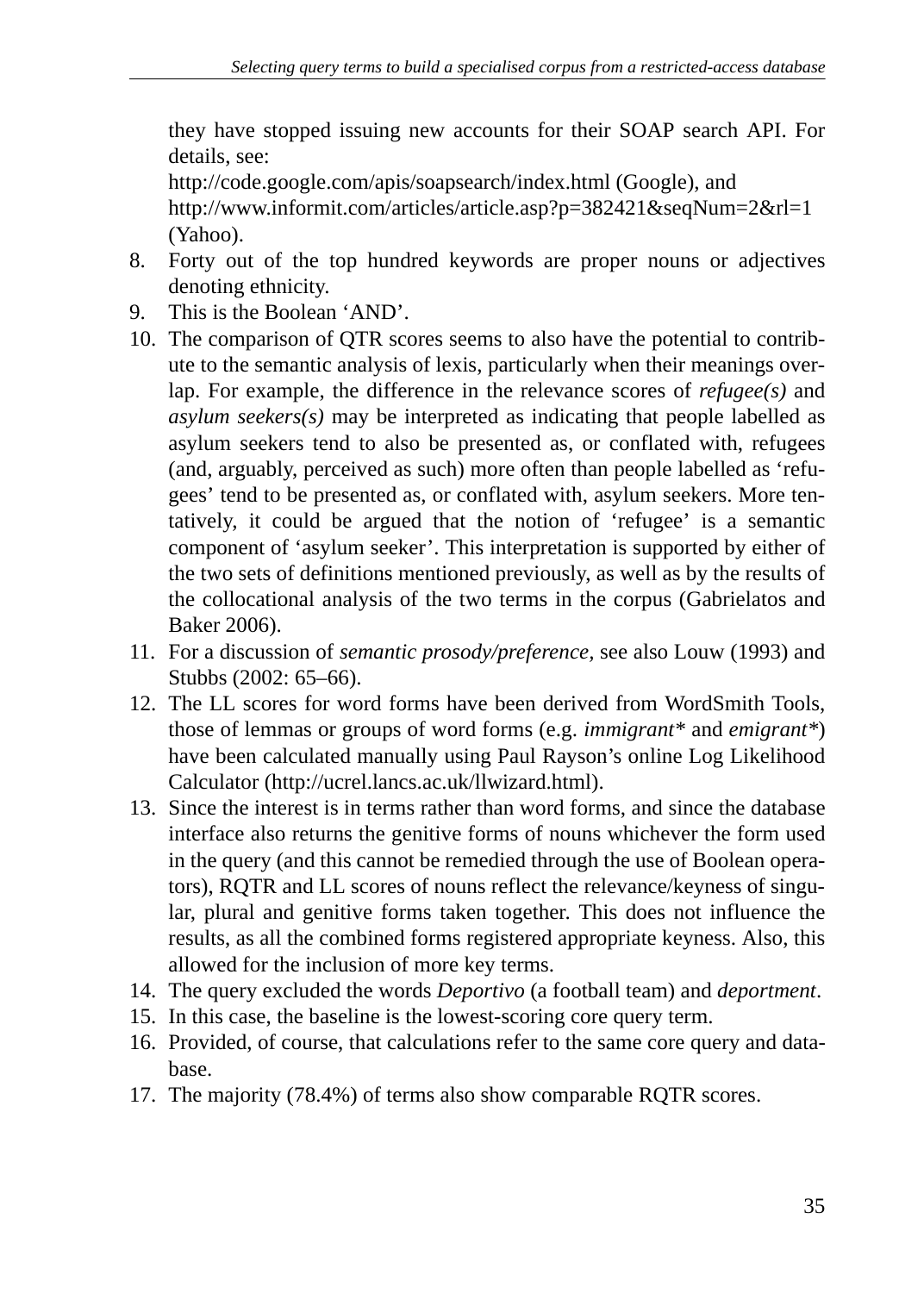- 18. "A word family consists of a base word and all its derived and inflected forms. … [T]he meaning of the base in the derived word must be closely related to the meaning of the base when it stands alone or occurs in other derived forms, for example, *hard* and *hardly* would not be members of the same word family" (Bauer and Nation 1993: 253).
- 19. The core query, and the queries used in establishing the baseline score, can be more complex than those appropriate for this paper. That is, what was treated as a term in the core query can itself be a Boolean query, as a wildcard is a shorthand for Boolean disjunctions. For instance, '*refugee\**' is a shorthand for the query '*refugee* OR *refugees* OR *refugee's* OR *refugees*'. In this light, the core query '*refugee\** OR *asylum seeker\**' can be more analytically written as follows: ('*refugee* OR *refugees* OR *refugee's* OR *refugees*') OR (*asylum seeker* OR *asylum seekers* OR *asylum seeker's* OR *asylum seekers*'). Furthermore, the brackets can contain not only disjunction (OR), but also conjunction (AND) or negation (NOT). For example, let us assume that the focus of examination was the representation of women refugees and asylum seekers. A possible core query (using wildcards for brevity) might be the following: (*refugee\** AND *wom\*n*) OR (*asylum seeker\** AND *wom\*n*), which can be more simply formulated as: '*refugee\** OR *asylum seeker\** AND *wom\*n*'.

### *References*

- Aston, Guy and Lou Burnard. 1998. *The BNC handbook: Exploring the British National Corpus with SARA*. Edinburgh: Edinburgh University Press.
- Baeza-Yates, Ricardo and Berthier Ribeiro-Neto. 1999. *Modern information retrieval*. London: Addison Wesley.
- Baker, Paul. 2004. Querying keywords: Questions of difference, frequency, and sense in keywords analysis. *Journal of English Linguistics* 32(4): 346–359.
- Baker, Paul and Tony McEnery. 2005. A corpus-based approach to discourses of refugees and asylum seekers in UN and newspaper texts. *Journal of Language and Politics* 4(2): 197–226.
- Baroni, Marco and Silvia Bernardini. 2003. The BootCaT toolkit: Simple utilities for bootstrapping corpora and terms from the web, version 0.1.2. Available online: http://sslmit.unibo.it/~baroni/Readme.BootCaT-0.1.2.
- Baroni, Marco and Silvia Bernardini. 2004. BootCaT: Bootstrapping corpora and terms from the web. *LREC 2004 Proceedings*, 1313–1316.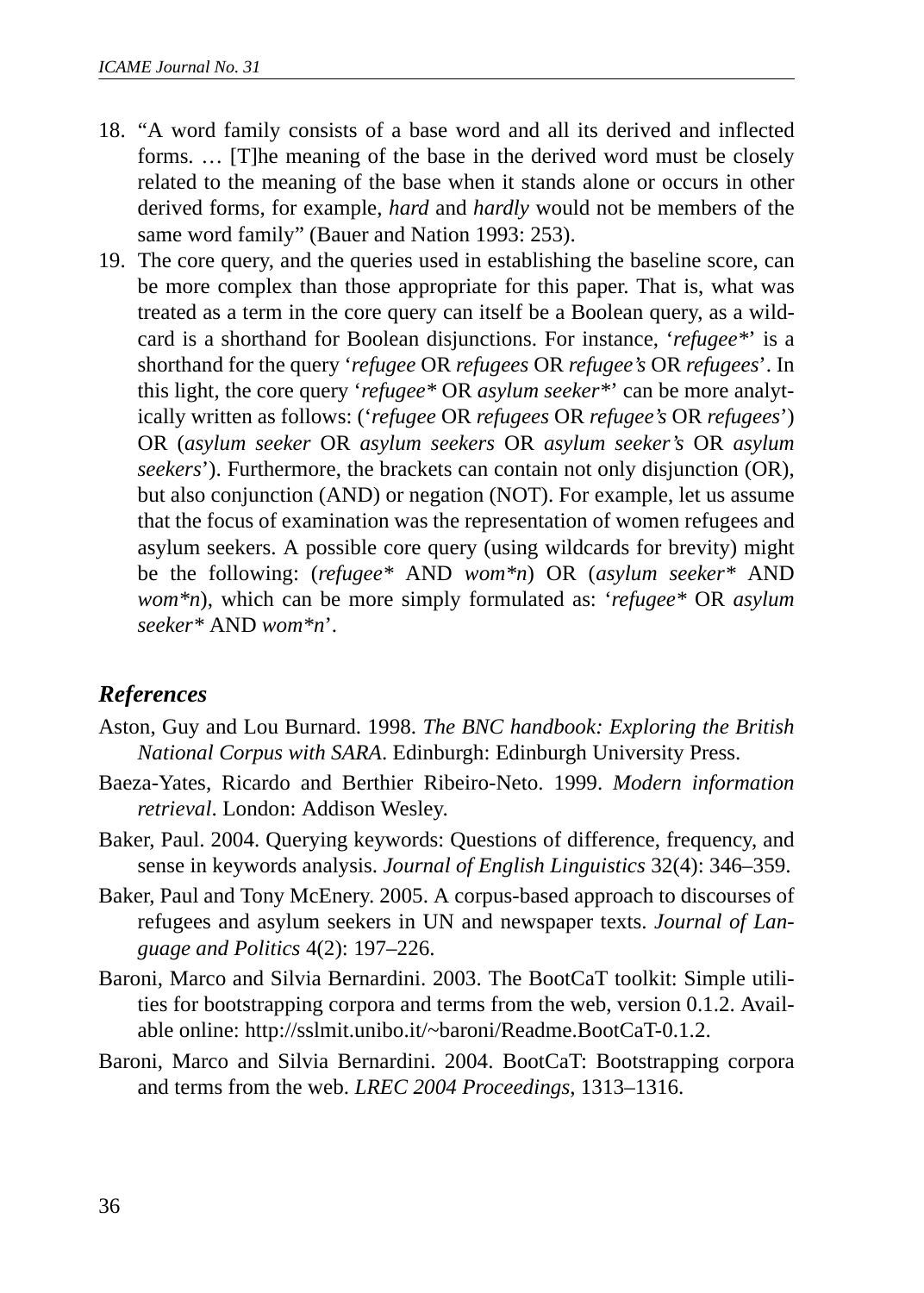- Baroni, Marco and Serge Sharoff. 2005. Creating specialized and general corpora using automated search engine queries. Paper presented at *Corpus Linguistics 2005*, Birmingham University, 14–17 July 2005. Available online: http://sslmit.unibo.it/~baroni/wac/serge\_marco\_wac\_talk.slides.pdf.
- Baroni, Marco, Adam Kilgarriff, Jan Pomikálek and Pavel Rychlý. 2006. Web-BootCaT: Instant domain-specific corpora to support human translators. *Proceedings of EAMT 2006*, 247–252. Available online: http://corpora.fi.muni.cz/bootcat/publications/webbootcat\_eamt2006.pdf.
- Bauer, Laurie and Paul Nation. 1993. Word families. *International Journal of Lexicography* 6(4): 253–279.
- Belew, Richard K. and John Hatton. 1996. RAVE reviews: Acquiring relevance assessments from multiple users. In M. Hearst and H. Hirsh (eds.). *Working notes of the AAAI Spring Symposium on Machine Learning in Information Access*. Menlo Park, CA: AAAI Press.
- Boughanem, Mohand, Yannick Loiseau and Henri Prade. 2006. Rank-ordering documents according to their relevance in information retrieval using refinements of ordered-weighted aggregations. In M. Detyniecki, J. M. Jose, A. Nürnberger and C. J. van Rijsbergen (eds.). *Adaptive multimedia retrieval: User, context, and feedback*. Third International Workshop, AMR 2005, Glasgow, UK, July 28–29, 2005: Revised selected papers, 44–54. Berlin: Springer. Also online:

http://www.irit.fr/recherches/RPDMP/persos/Prade/Papers/ BougLoiP\_AMR.pdf.

- Buckley, Chris, Gerard Salton and James Allan. 1994. The effect of adding relevance information in a relevance feedback environment. In W.B. Croft and C.J. van Rijsbergen (eds.). *Proceedings of the 17th Annual International ACM SIGIR Conference on Research and Development in Information Retrieval* (Dublin, Ireland, 3–6 July 1994), 292–300. New York: Springer-Verlag.
- Chowdhury, G.G. 2004 (2nd ed.) *Introduction to modern information retrieval*. London: Facet Publishing.
- Gabrielatos, Costas and Paul Baker. 2006. Representation of refugees and asylum seekers in UK newspapers: Towards a corpus-based analysis. *Joint Annual Meeting of the British Association for Applied Linguistics and the Irish Association for Applied Linguistics* (BAAL/IRAAL 2006): *From Applied Linguistics to Linguistics Applied: Issues, Practices, Trends*, Uni-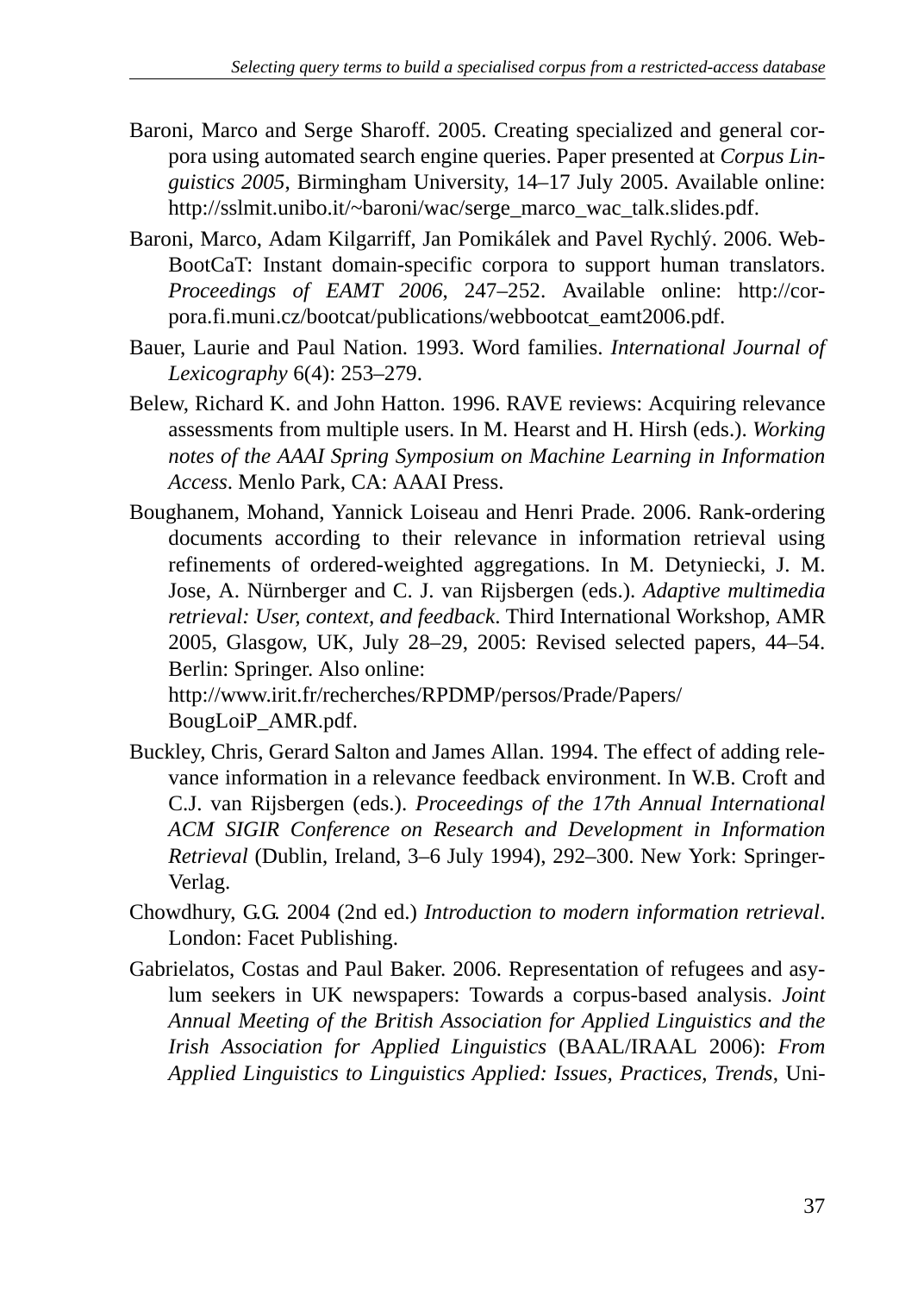versity College, Cork, Ireland, 7–9 September 2006. Available online: http://eprints.lancs.ac.uk/265.

- Ghani, Rayid, Rosie Jones and Dunja Mladeni. 2001. Mining the web to create minority language corpora. *CIKM 2001*, 279–286.
- Greenslade, Roy. 2005. Seeking scapegoats: The coverage of asylum in the UK press. Asylum and immigration working paper 5. London: Institute for Public Policy Research. Also available online: http://www.ippr.org/members/ download.asp?f=%2Fecomm%2Ffiles%2Fwp5%5Fscapegoats%2Epdf.
- *Longman dictionary of contemporary English on CD-ROM*. 2003. London: Longman.
- Louw, William. 1993. Irony in the text or insincerity in the writer? The diagnostic potential of semantic prosodies. In M. Baker, G. Francis and E. Tognini-Bonelli (eds.). *Text and technology: In honour of John Sinclair,* 157–176. Philadelphia and Amsterdam: John Benjamins.
- McEnery, Tony. (2006). *Swearing in English: Bad language, purity and power from 1586 to the present*. London: Routledge.
- Rayson, Paul and Roger Garside. 2000. Comparing corpora using frequency profiling. *Proceedings of Workshop on Comparing Corpora* (at ACL 2000),  $1-6$ .
- Rayson, Paul, Damon Berridge and Brian Francis. 2004. Extending the Cochran rule for the comparison of word frequencies between corpora. In G. Purnelle, C. Fairon and A. Dister (eds.). *Le Poids des Mots. Proceedings of the 7th International Conference on Statistical Analysis of Textual Data (JADT 2004)*, Vol. 2, Louvain-la-Neuve, Belgium (March 10–12, 2004), 926–936. Louvain: Presses Universitaires de Louvain.
- Robertson, Steven and Karen Sparck Jones. 1976. Relevance weighting of search terms. *Journal of the American Society for Information Science* 27(3): 129–146.
- Scott, Mike. 2001. Comparing corpora and identifying key words, collocations, and frequency distributions through the WordSmith Tools suite of computer programs. In M. Ghadessy, A. Henry and R.L. Roseberry (eds.). *Small corpus studies and ELT: Theory and practice,* 47–67. Amsterdam: Benjamins.
- Scott, Mike. 2004. *Oxford WordSmith Tools version 4*. Oxford: Oxford University Press. Available online: http://www.lexically.net/downloads/version4/ wordsmith.pdf.
- Sinclair, John. 1991. *Corpus, concordance, collocation*. Oxford: Oxford University Press.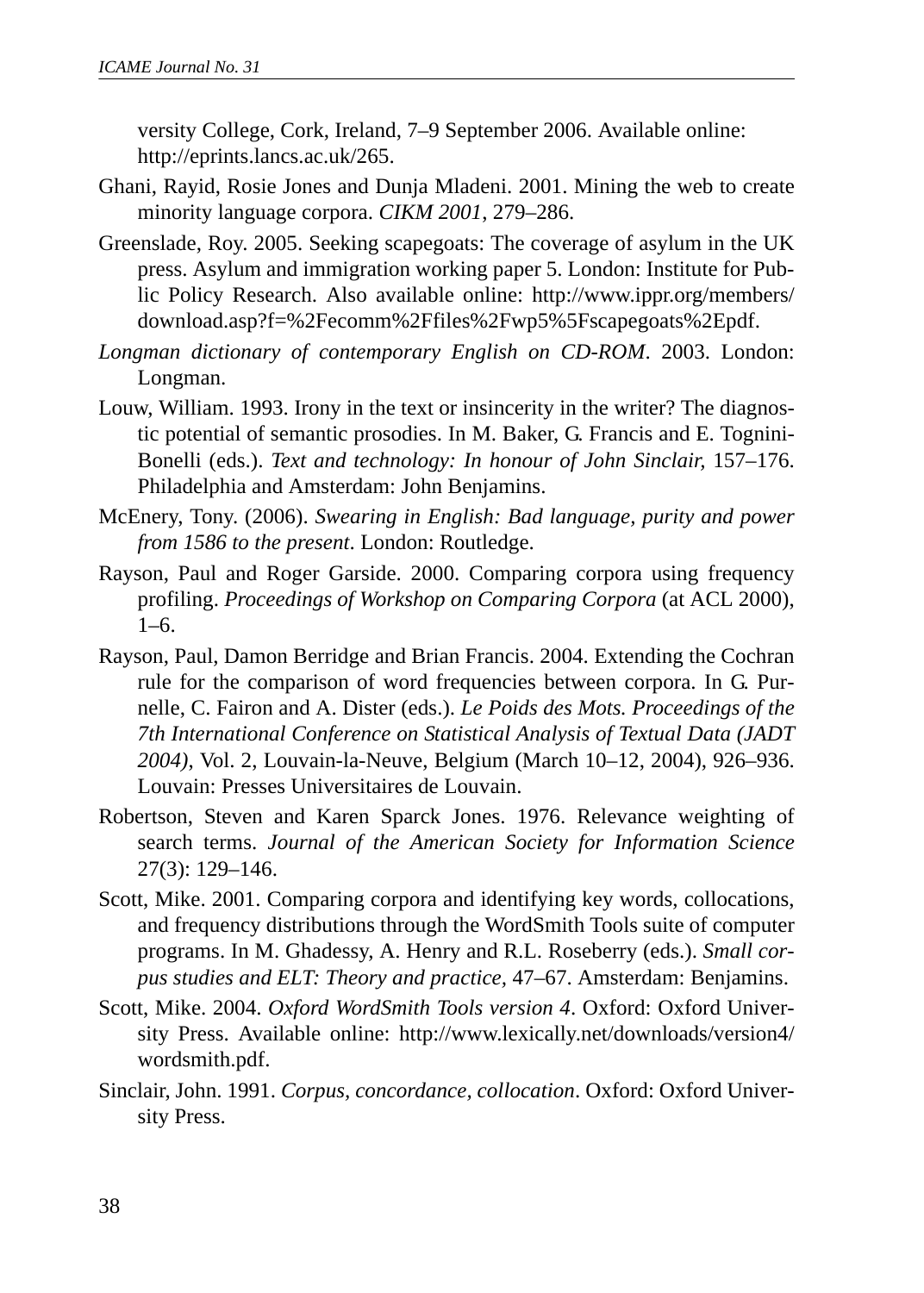- Sinclair, John. 2004. Appendix: How to build a corpus. In M. Wynne (ed.). *Developing linguistic corpora: A guide to good practice*, 79–83. Oxford: Oxbow Books. Also online: http://www.ahds.ac.uk/creating/guides/linguistic-corpora/appendix.htm.
- Stubbs, Michael. 2002. *Words and phrases: Corpus studies of lexical semantics*. Oxford: Blackwell.
- van Leeuven, Theo. 1996. The representation of social actors. In C-R. Caldas-Coulthard and M. Coulthard (eds.). *Texts and practices*. *Readings in Critical Discourse Analysis,* 32–70. London: Routledge.
- Wilson, David. 2006. Asylum and the media in Scotland. A report on the portrayal of asylum in the Scottish media undertaken by the Oxfam Asylum Positive Images Network and Glasgow Caledonian University. Available online:

http://oxfamgb.org/ukpp/resources/downloads/asylum\_media\_scotland.pdf.

Xu, Jinxi and W. Bruce Croft. 1996. Query expansion using local and global document analysis. In *Proceedings of the 19th Annual international ACM SIGIR Conference on Research and Development in information Retrieval* (SIGIR '96), Zurich, Switzerland (August 18–22, 1996). ACM Press, New York, NY, 4–11. DOI: http://doi.acm.org/10.1145/243199.243202.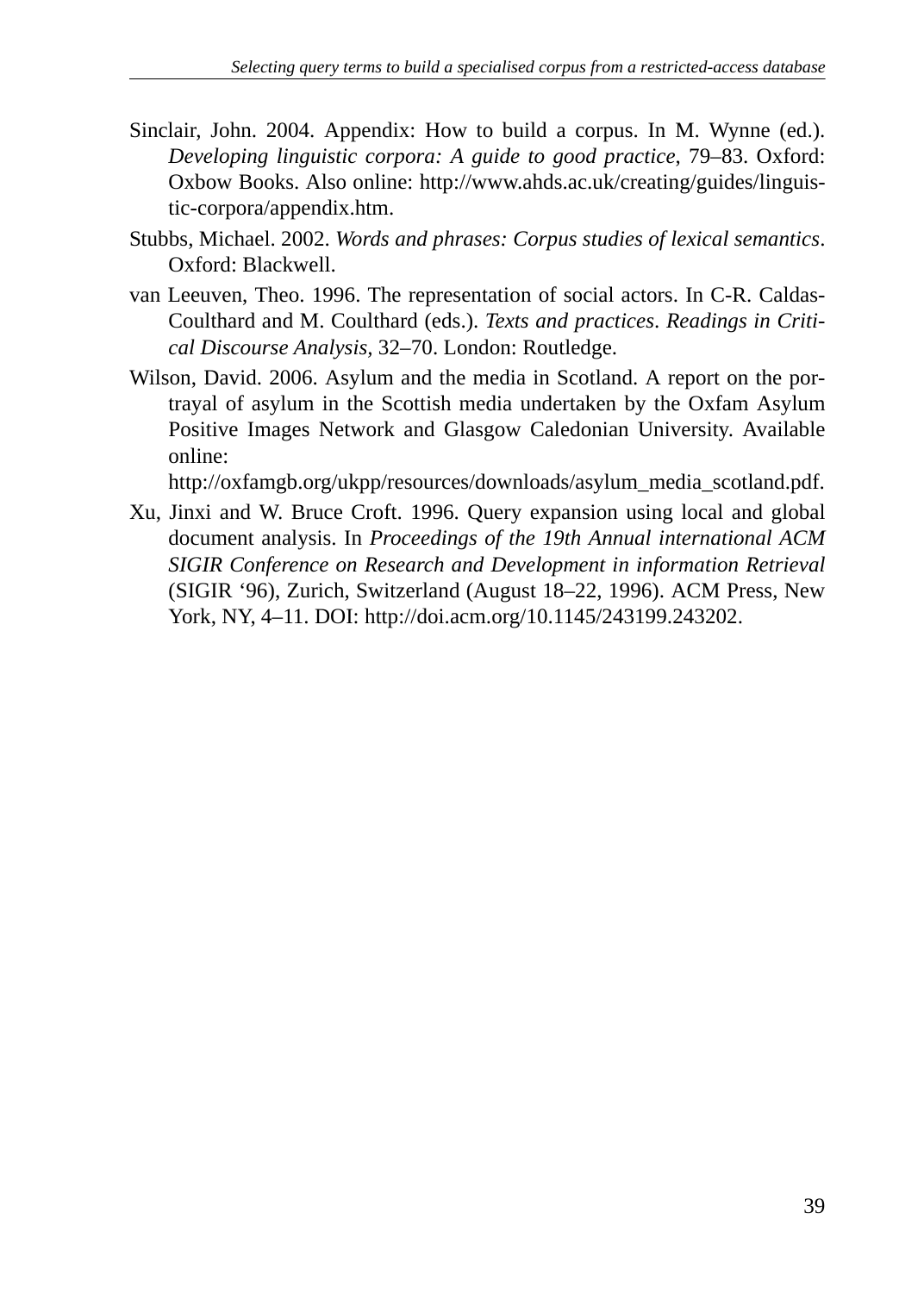| asylum+noun bigrams | Freq.          |
|---------------------|----------------|
| asylum abuses       | 4              |
| asylum act          | 16             |
| asylum advice       | 2              |
| asylum appeals      | 9              |
| asylum applicant    | 2              |
| asylum applicants   | 18             |
| asylum application  | 40             |
| asylum applications | 139            |
| asylum backlog      | 6              |
| asylum based        | 2              |
| asylum bid          | 4              |
| asylum bids         | 6              |
| asylum bill         | 62             |
| asylum camp         | $\overline{c}$ |
| asylum campaign     | 2              |
| asylum case         | 12             |
| asylum cases        | 27             |
| asylum centre       | 6              |
| asylum centres      | 7              |
| asylum chaos        | $\overline{c}$ |
| asylum charities    | 2              |
| asylum cheats       | $\overline{c}$ |
| asylum children     | $\mathfrak{D}$ |
| asylum claim        | 35             |
| asylum claimant     | 4              |
| asylum claimants    | 3              |

# *Appendix 1: Meaningful asylum+noun bigrams in UK6 (in alphabetical order)*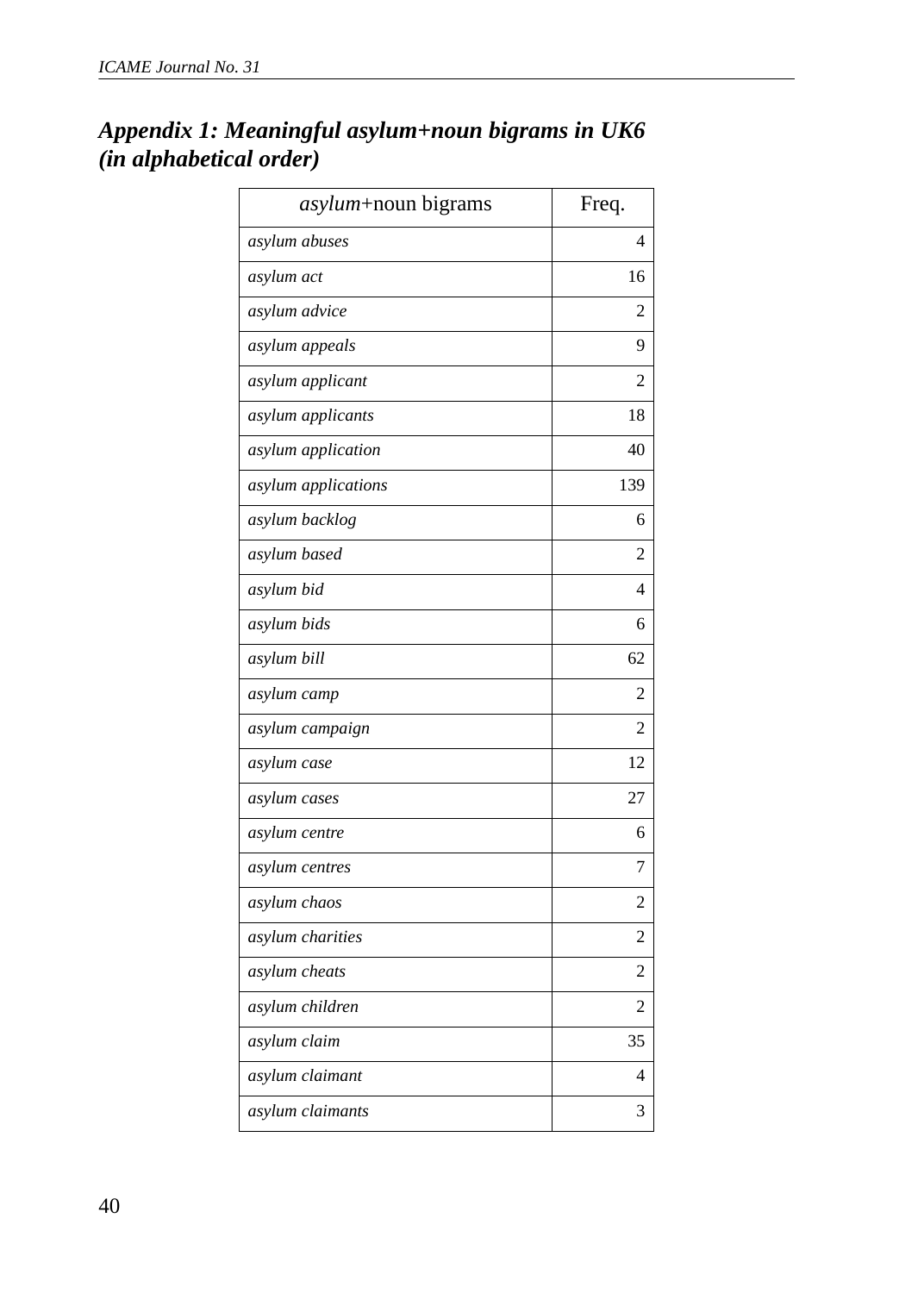| asylum claims      | 79 |
|--------------------|----|
| asylum clampdown   | 2  |
| asylum concerns    | 2  |
| asylum control     | 2  |
| asylum crisis      | 8  |
| asylum debacle     | 2  |
| asylum debate      | 3  |
| asylum decisions   | 10 |
| asylum detention   | 8  |
| asylum door        | 2  |
| asylum figures     | 7  |
| asylum fraud       | 5  |
| asylum fury        | 3  |
| asylum hearing     | 2  |
| asylum hearings    | 5  |
| asylum incidents   | 3  |
| asylum interview   | 2  |
| asylum issue       | 7  |
| asylum issues      | 3  |
| asylum law         | 11 |
| asylum laws        | 26 |
| asylum lawyers     | 3  |
| asylum league      | 2  |
| asylum legislation | 11 |
| asylum myths       | 2  |
| asylum option      | 3  |
| asylum overhaul    | 2  |
| asylum payouts     | 3  |
| asylum plans       | 2  |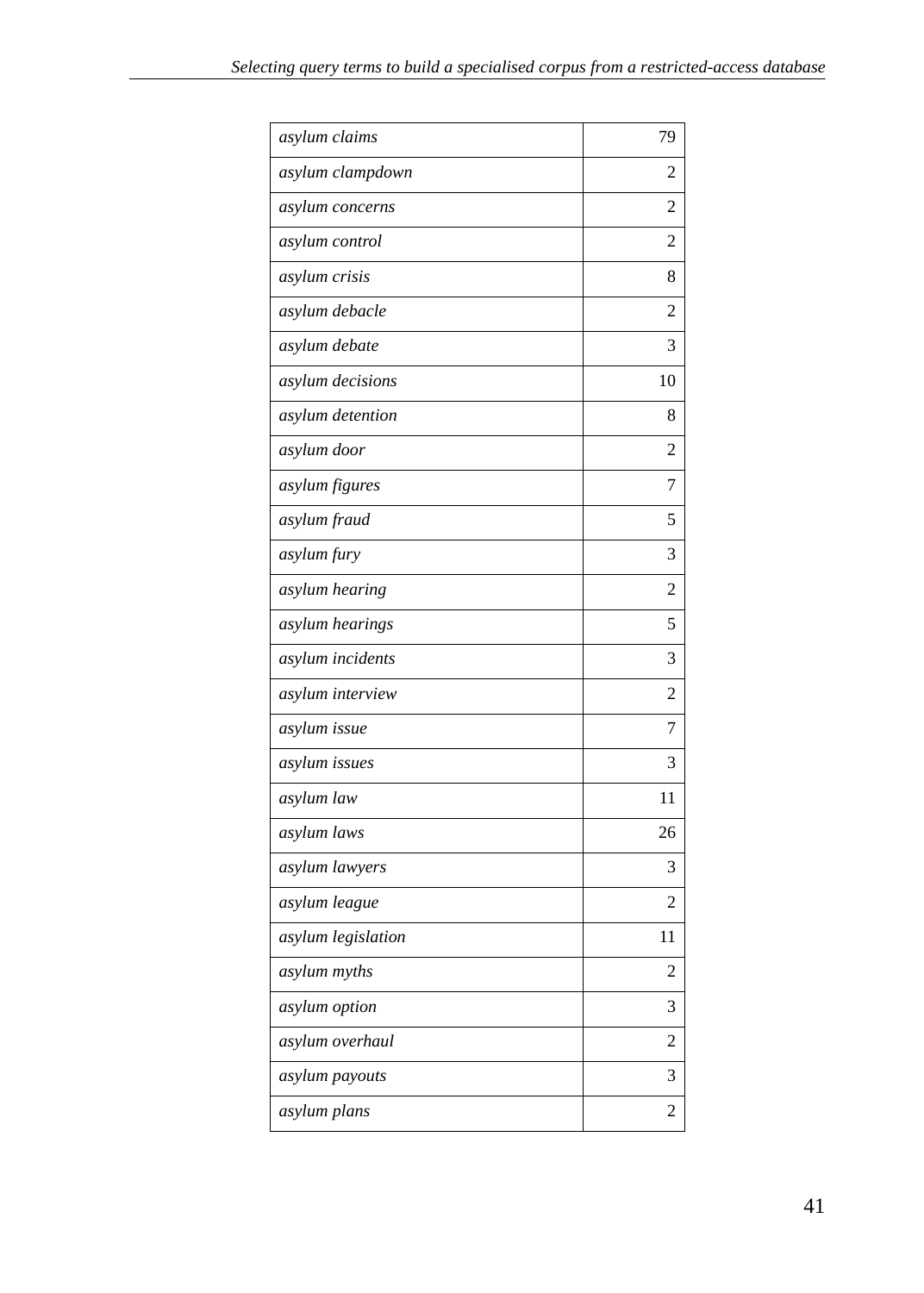| asylum pleas      | 3  |
|-------------------|----|
| asylum plot       | 2  |
| asylum policies   | 11 |
| asylum policy     | 47 |
| asylum practices  | 2  |
| asylum problem    | 5  |
| asylum procedures | 4  |
| asylum process    | 8  |
| asylum queue      | 2  |
| asylum regime     | 4  |
| asylum removal    | 6  |
| asylum requests   | 13 |
| asylum rights     | 3  |
| asylum riot       | 3  |
| asylum row        | 4  |
| asylum rules      | 10 |
| asylum scam       | 8  |
| asylum seeking    | 4  |
| asylum service    | 3  |
| asylum shopping   | 4  |
| asylum spongers   | 2  |
| asylum statistics | 2  |
| asylum status     | 7  |
| asylum support    | 16 |
| asylum system     | 84 |
| asylum system's   | 2  |
| asylum tradition  | 3  |
| asylum voucher    | 2  |
| asylum-shopping   | 3  |
|                   |    |